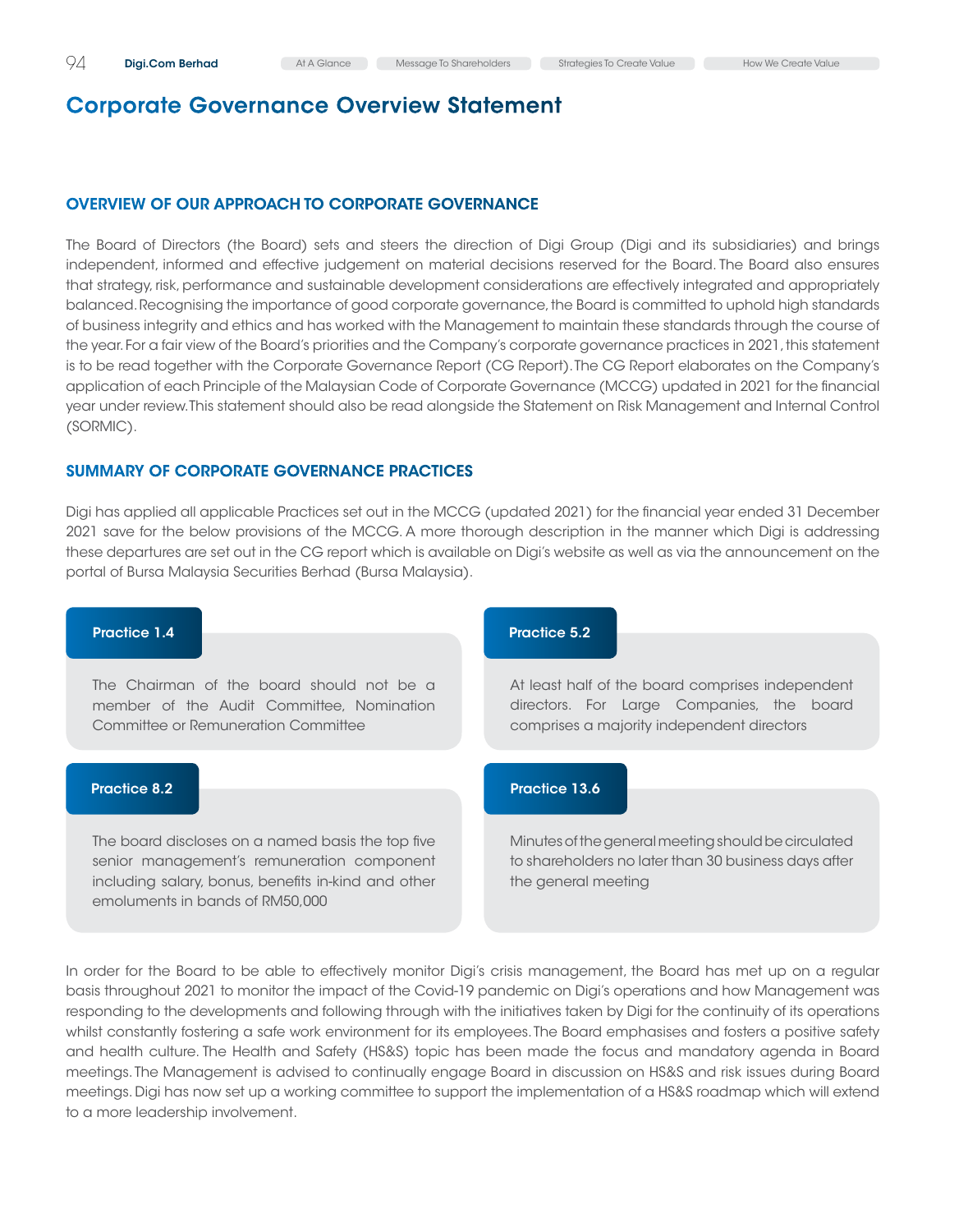All Board meetings and communications were held through video conferencing during the Movement Control Order.

#### Statement by the Board on Corporate Governance

The Board is pleased to report to its shareholders that to the best of its knowledge, Digi has complied with and shall remain committed to attaining the highest possible standards of corporate governance through the continuous adoption of the principles and best practices of the MCCG (updated 2021), and all other applicable laws. The status of the Company's application is reported in our CG report.

### Embracing Values and Principles of Good Governance

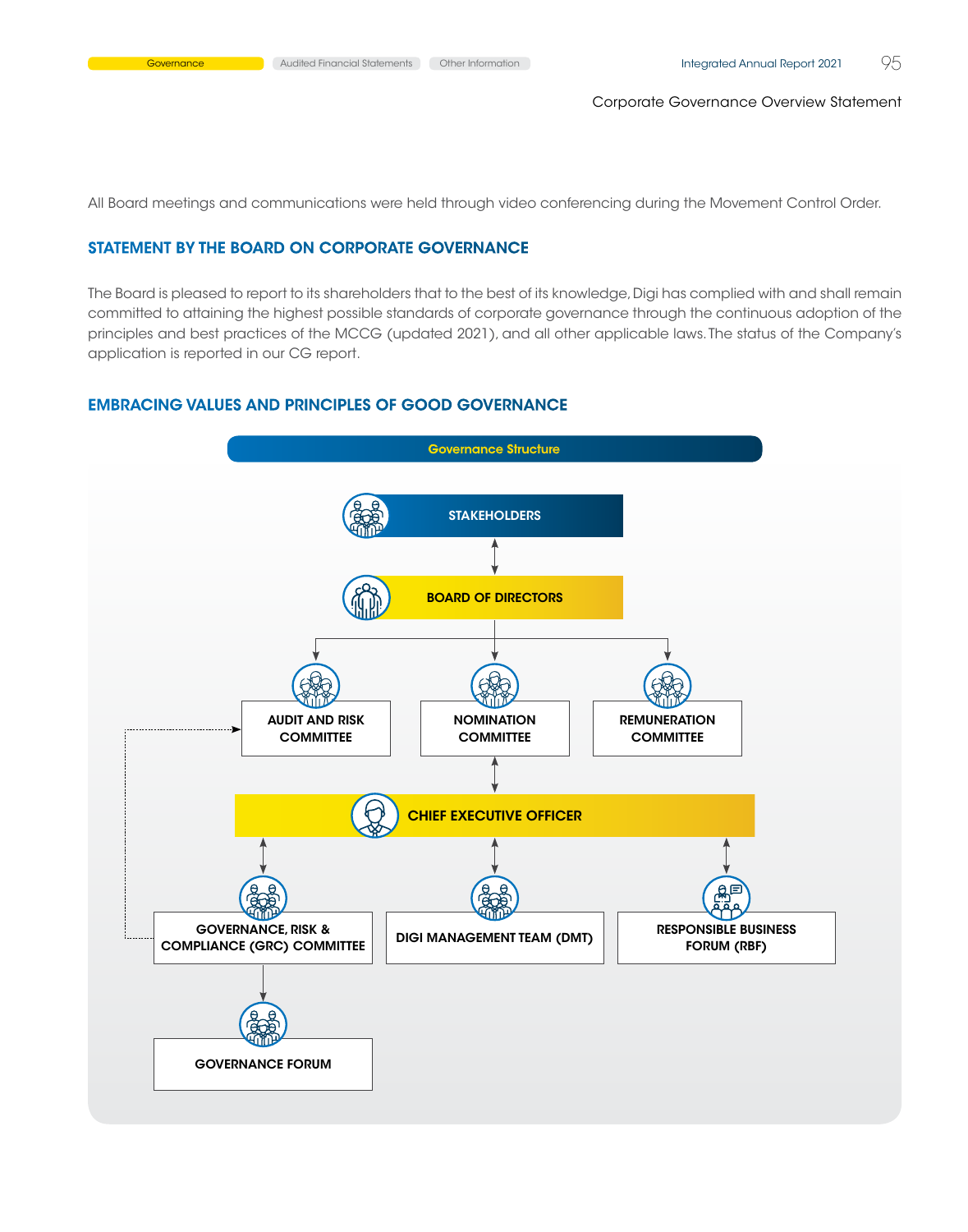The Board is dedicated to enhance Digi's corporate governance practices which has shaped the way Digi operates. The Board believes in a structured governance to identify and manage Digi's business systematically to address risks and maximise the positive impact to the business, whilst conforming to global sustainability standards. Digi's approach is one of continuous improvement.

Digi's culture is defined through the Digi Way of Work, the Code of Conduct (the Code), Whistle Blowing Policy and Manual, Anti-Corruption Policy, No Gift Policy, and Health, Safety and Environmental (HSE) Policy. These policies are accessible in Digi's website at [https://www.digi.com.](https://www.digi.com.my/our-company/our-governance) [my/our-company/our-governance](https://www.digi.com.my/our-company/our-governance). Various activities are conducted to increase awareness amongst employees, essential to instill a compliance culture within Digi's Group. Digi is committed to the highest standards of transparency and to be accountable for the impact on the operations, products and services, and environmental footprint of the value chain Digi operates in.

The Board believes that upholding high standards of corporate ethics is key to long-term value creation and will contribute directly to improved business performance. The Board has zero tolerance for corruption and Digi Group's corporate values and ethical standards represent an important foundation for implementing our governance framework.

Digi's efforts have positioned the Company amongst the top ASEAN Public Listed Companies in terms of corporate governance effectiveness, and quality of disclosure has instilled investors' confidence in Digi.

These continuous efforts are reflected through Digi's high scoring in Governance pillar across various environmental, social and governance (ESG) rating assessments conducted by reputable index providers such as FTSE4Good, MSCI and Sustainalytics. As one of the largest listed telecommunication companies in Malaysia, Digi will continuously communicate with all stakeholders on its good corporate governance practices whilst providing ample opportunities for public feedback through Investor Relations engagements and all relevant stakeholders communication channels.

# How Sustainability is embedded in the Governance Structure

Sustainability matters in Digi are addressed as part of Digi's overall Responsible Business (RB) strategic pillar. The RB covers material issues relating to ESG indicators; Risk Management, Sustainability, Anti-Corruption, Data Protection, Cyber Security, Supply Chain, Health and Safety, Climate Change, and Diversity and Inclusion. These are governed across different leadership levels within the organisation - the Board, Management, key departments and support functions. Digi's sustainability framework defines the governance structure and the responsibilities of each party within.

Digi addresses our Governance, Risks, Compliance and Sustainability matters at the Responsible Business Forum and the Governance, Risk and Compliance (GRC) committee.

On the operational level, the key departments and functions involving Sustainability; Compliance; Supply Chain Management; Health, Safety and People Security; Privacy and Security, are working alongside Human Resource and Enterprise Risk Management to oversee the daily operations of RB to meet the non-financial Key Performance Indicators (KPIs).

#### Responsible Business Forum (RBF)

The RBF oversees the progress, issues and updates of material issues identified in Digi's Materiality Matrix and is under the purview of the Chief Corporate Affairs Officer (CCAO). These material issues are discussed and deliberated at the forum, chaired by the Chief Executive Officer (CEO). Other members of the forum include the Chief Human Resource Officer (CHRO), Chief Financial Officer (CFO), Chief Technology Officer (CTO) and other senior leadership members. When needed, some material issues are brought to the Board's agenda for further dialogues and guidance.

#### Key functions of the RBF are to:

- • Formulate RB roadmaps, strategies and goals;
- • Oversee ESG priorities, opportunities and non-financial reporting performances; and
- Support and guide departments to meet RB goals.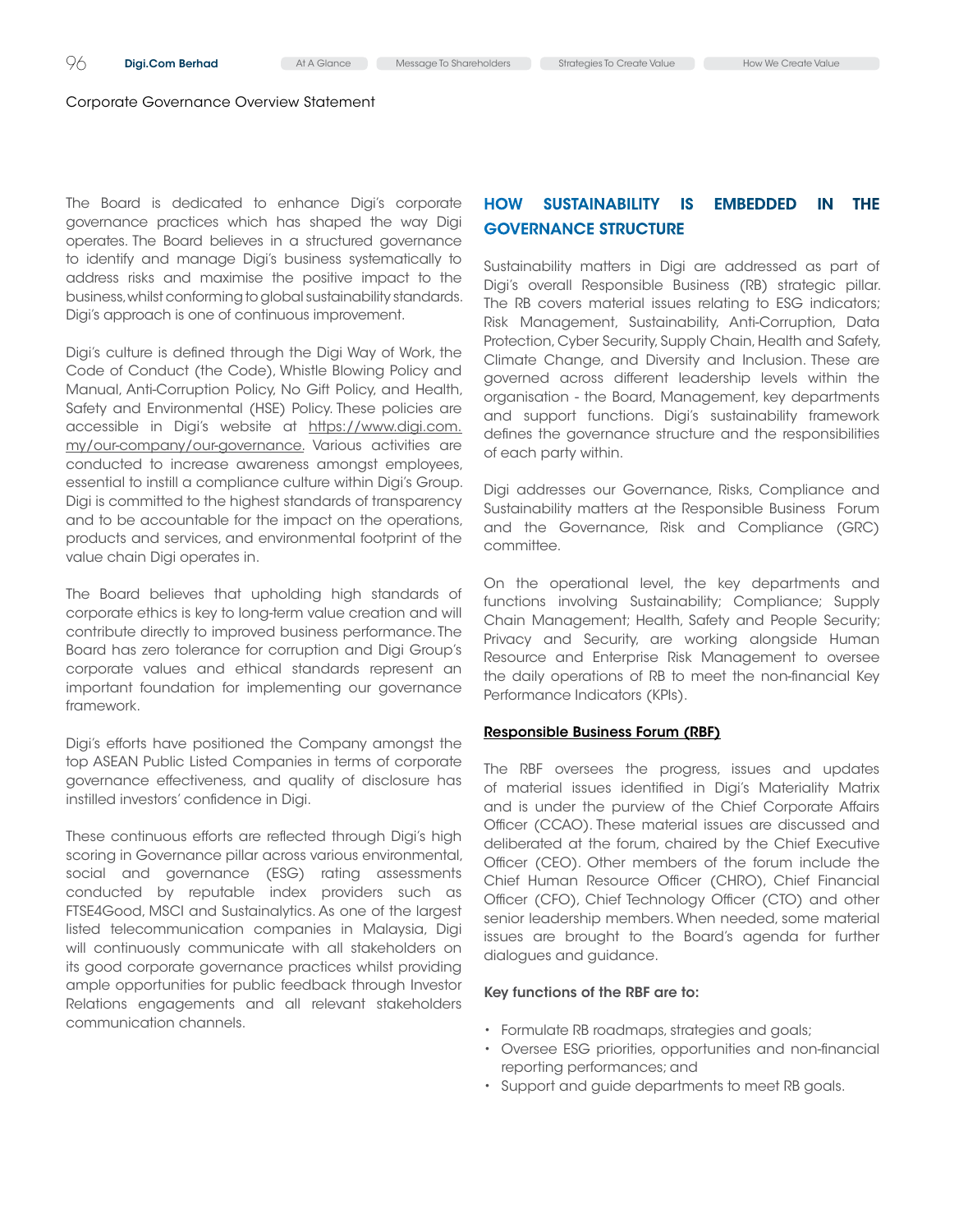#### Governance, Risk and Compliance (GRC) Committee

The GRC Committee is an avenue for Digi's governance functions to share insights and strengthen effectiveness across the three lines of defense. The GRC Committee consists of the Head of Compliance, Head of Internal Audit, Head of Enterprise Risk Management and Head of Sustainability. The GRC Committee convenes quarterly through the Responsible Business Forum where GRC matters, challenges and solutions are discussed. Significant matters requiring further deliberation are escalated to the CEO and Audit and Risk Committee (ARC) as necessary to ensure prompt resolution.

#### Key functions of the GRC Committee are to:

- • Provide guidance on GRC matters in alignment with Digi's corporate governance controls and industry best practices;
- • Deliberate the adequacy and effectiveness of GRC policies, procedures and initiatives to ensure that enterprise risks are effectively managed;
- • Promote efficient resource allocation through the holistic oversight of GRC initiatives to minimise overlaps and duplication of effort; and
- • Assist the CEO and ARC in fulfilling its oversight responsibilities on GRC matters.

#### Digi Sustainability Governance Framework



- Align to relevant Telenor focuses (e.g. Group Sustainability, Group HSE, Group Compliance, etc.)
- Day-to-day management of responsible business principles, risks and issues
- • Ensure compliance of relevant responsible business related policies and principles
- global partnerships
- Annual non-financial reporting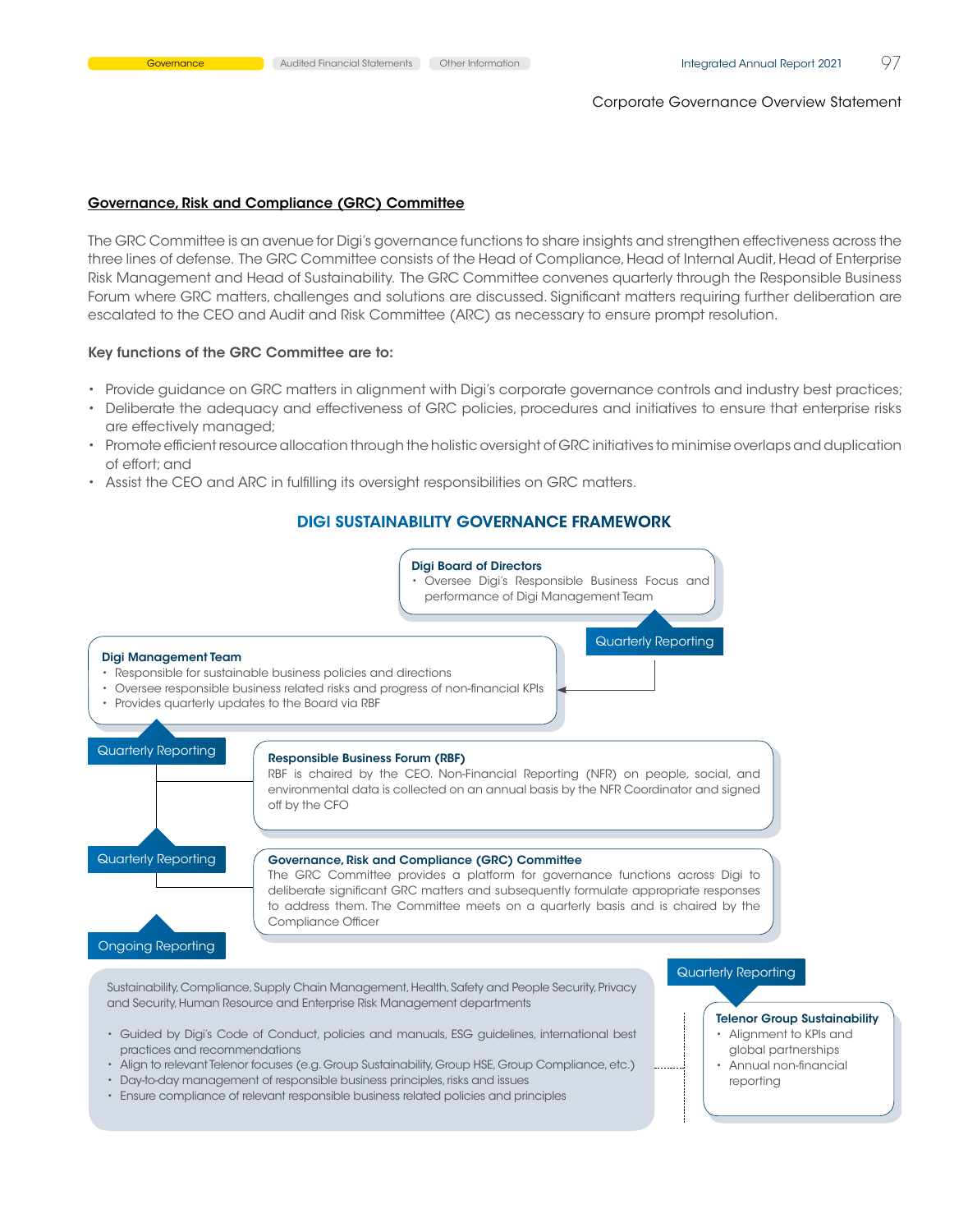In stricter adherence to the updated MCCG in 2021, Digi has taken considerable measures, both existing and new practices to enhance Board oversight and the integration of sustainability considerations in the strategy and operations of Digi. The Board together with Management takes responsibility for the governance of sustainability in Digi including setting Digi's sustainability strategies, priorities and targets and ensures that the performance against these targets are communicated to its internal and external stakeholders. The Board takes appropriate action to ensure they stay abreast with and understand the sustainability issues relevant to Digi and its business, including climate-related risks and opportunities. The CCAO is dedicated to drive strategic focus in managing sustainability, including the integration of functional considerations in Digi.

# Principle A – Board Leadership and Effectiveness

Digi's Board has the appropriate balance of knowledge, skills, experience, diversity and independence to objectively and effectively discharge their governance role and responsibilities.

The diversity in its membership creates value by promoting better decision-making and effective governance and the Board has escalated its efforts to establish a diverse Board with a variety of skills, experience, age, cultural background and gender. Similarly, the Board is committed to developing a corporate culture that embraces all aspects of diversity and inclusion practices in the Group. The Board of Digi is guided by its Board Diversity Policy and accessible in Digi's website at https://www.digi.com.my/our-company/our-governance.

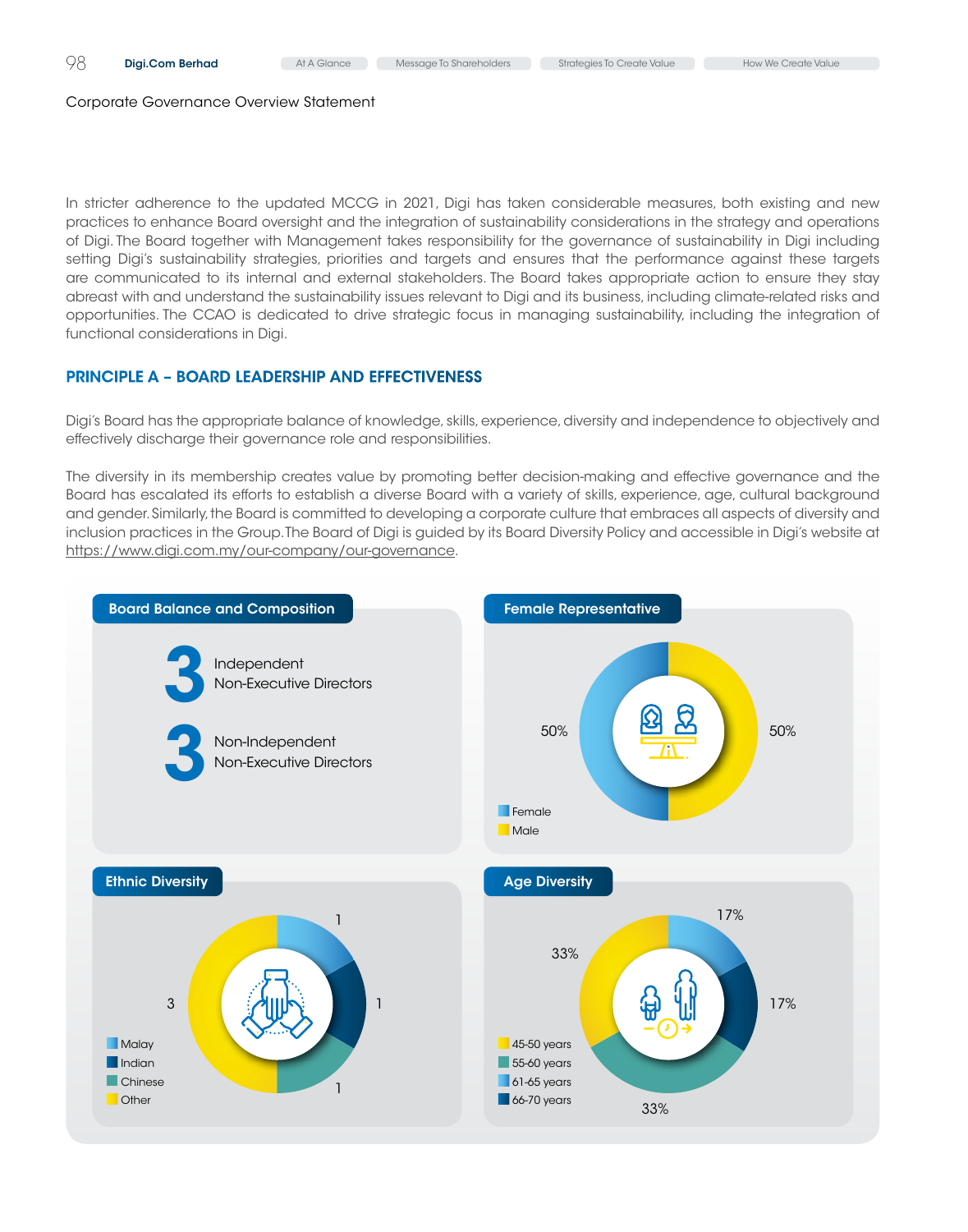#### Board Skills and Diversity

The Board is diverse in demographics, skills and experience. The Board has members with a broad range of skills that can help create value in the interests of all stakeholders.

### Industry Background

• Telecommunications

# International Experience

- • Global
- • Regional

#### Functional Experience

- Information Technology
- Logistics
- • Oil and Gas
- • Banking
- • Leadership
- • Sales and Marketing
- • Legal and Regulatory
- • Operations
- • Merger and Acquisitions
- • Audit
- • Corporate Governance, Risk Management and Internal Control
- Accounting and Finance
- Taxation
- Sustainability
- • Human Resource
- • Project Management/Engineering
- • Strategy Development

# Length of Service



#### Board Roles and Responsibilities

The roles of the Chair of the Board and CEO are separated and held by different individuals. Whilst the Chair of the Board provides leadership of the Board, the CEO heads the Management Team for the day-to-day management of the business. The CEO has been delegated certain powers to execute transactions that are guided by the CEO's charter and in accordance with the authority limits as defined and formalised.

The following Board Committees have been established to assist the Board in its oversight function with reference to specific responsibility areas:

- (i) Audit and Risk Committee (ARC)
- (ii) Nomination Committee (NC)
- (iii) Remuneration Committee (RC)

The Board Committees review matters within their Terms of Reference (TOR) and make recommendations to the Board for approval, where relevant. The Board is kept apprised of the activities of the Board Committees through circulation of minutes of meetings of the Board Committees and update on meeting deliberations and outcomes by the respective chairpersons of the Board Committees at meetings.

#### Overview of the roles of the Board

#### Chair of the Board

- • Leads and manages the Board's effectiveness with a keen focus on strategy, governance, risk and compliance;
- • Leads Board meetings, sets the agenda and promotes a culture of open debate between the Directors;
- • Regularly engages with the CEO and the Management Team to stay informed on operational matters; and
- • Ensures effective communication with shareholders.

# Non-Executive Directors

- • Contribute to developing Digi's strategies; and
- Scrutinise and constructively challenge the performance of Management in the execution of Digi's strategies.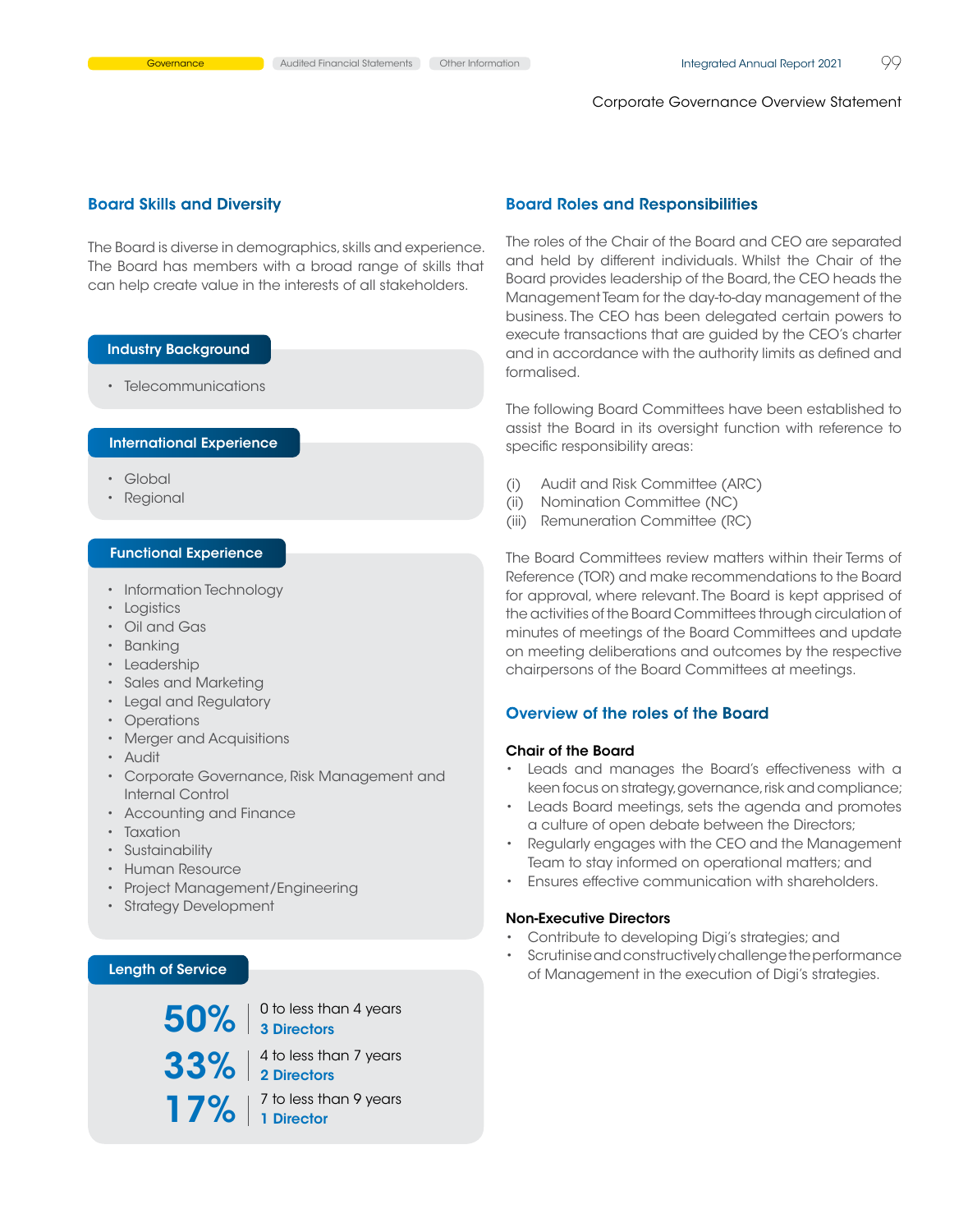#### Senior Independent Non-Executive Director (Sr INED)

- Provides a sounding board to the Chair and appraises his performance;
- • Acts as intermediary for other Directors, if needed; and
- • Responds to shareholders'concerns as and when other channels are exhausted.

#### Matters reserved for the Board

- Review, approve and adopt Digi Group's strategic plans and annual targets;
- • Overseeing and evaluating the conduct and performance of Digi Group's business;
- Declaration of dividends, approval of financial statements, annual and quarterly reports of Digi and ensure integrity of financial and non-financial reporting;
- • Strategic investment, mergers and acquisition, divestment and any corporate exercises;
- • Material acquisitions and disposition of assets not in the ordinary course of business;
- Reviewing the adequacy and integrity of Digi Group's internal control system;
- Changes in Digi Group's policies, procedures and delegated authority limits; and
- Identifying and managing principal risks affecting Digi.

#### Key features of the Board

- Separation of roles between the Chair of the Board and CEO;
- The Chair of the NC and ARC are Independent Non-Executive Directors;
- Meets Board Diversity requirements, in particular gender diversity with three (3) women serving as members of the Board (50% female representation);
- Management do not sit on the Board; and
- The Chair of the ARC is not the Chair of the Board.

To further strengthen our board governance, we will review the roles and responsibilities of the Chair of the Board and the Board Committees, to ensure the Chair of the Board's independence by not being a member of any Board Committees. This is to prevent self-review and risks impairing objectivity in boardroom deliberations on the observations and recommendations given by the Board Committees.

# Board Access to Management, Company Secretaries, Information and External Experts

The Board has direct access to the Management Team to arrive at informed decisions with unrestricted and immediate access to information relating to Digi's business affairs.

The Board also has full access to the qualified Company Secretaries, who are equipped with the skills and expertise to provide comprehensive support, appropriate governance and advice, to ensure adherence to corporate governance issues and compliance with relevant policies and procedures, and laws and regulatory requirements, in addition to corporate secretarial matters.

Meeting materials are provided to the Board and Board Committees via a secured electronic Board portal at least seven (7) days prior to the meetings to accord the Directors' sufficient time to assess and review the proposals or information. Materials are disseminated digitally and instantly. Board calendars and structured agendas are set in advance and all Directors are expected to attend the scheduled Board meetings and relevant Board Committees meeting in addition to the Annual General Meeting (AGM).

Where there is an urgent need for ad hoc meetings, the Company Secretary in consultation with the Chair of the Board, will arrange for such meetings as and when necessary.

Other than the aforesaid internal resources, the Board and Board Committees have at their disposal access to external information and expert advice by engaging independent external experts at the expense of the Company, if they deem it necessary in facilitating the performance of their duties.

Detailed description of these roles can be found on the Board Charter inclusive of the Terms of References of the Board Committees online at [https://www.digi.com.my/](https://www.digi.com.my/our-company/our-governance) [our-company/our-governance.](https://www.digi.com.my/our-company/our-governance)

#### Board Meetings

The Board held eleven (11) meetings during the year. Senior Management were invited, when appropriate to attend Board meetings. The CEO and CFO attended all Board meetings.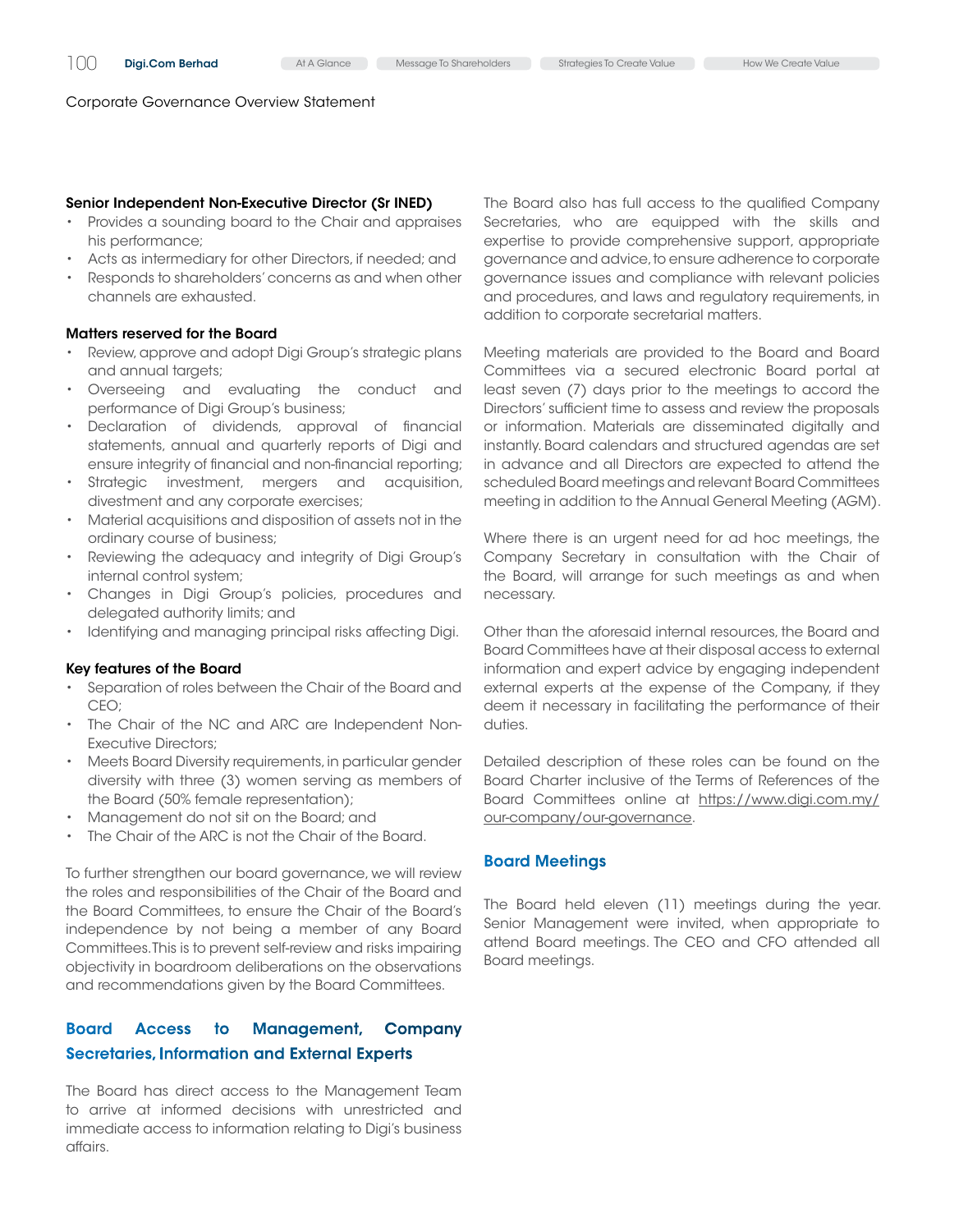|                                           | <b>Board Meetings</b>                 |       |
|-------------------------------------------|---------------------------------------|-------|
| <b>Directors</b>                          | <b>Attendance</b>                     | %     |
| Haakon Bruaset Kjoel (Chair of the Board) | 11/11<br>e din n                      | 100   |
| Vimala V.R. Menon                         | 11/11                                 | 100   |
| Yasmin Binti Aladad Khan                  | 11/11                                 | 100   |
| Lars Erik Tellmann                        | 10/11                                 | 90.91 |
| Wenche Marie Agerup                       | 11/11<br><u>Literatu</u><br>a shekara | 100   |
| Datuk lain John Lo <sup>1</sup>           | .<br>6/6                              | 100   |
| Tan Sri Saw Choo Boon <sup>2</sup>        | 5/5                                   | 100   |
| Randi Wiese Heirung <sup>3</sup>          | 6/6                                   | 100   |

*Notes:*

*<sup>1</sup>*Appointed as Director on 24 May 2021

*<sup>2</sup>*Retired as Director on 18 May 2021

*<sup>3</sup>*Resigned as Director on 30 June 2021



Total hours of the Board meetings



26 hrs 98.86%



Total hours of the Board and

Overall % of the Board meetings attended by Directors

Board Committee meetings

The Board is satisfied with the level of time commitment given by the Directors towards fulfilling their roles and responsibilities. At present, none of the Directors hold more than five directorships in any other public listed companies at any point of time.

# Board Activities

During the financial year 2021, the Board focused on several specific areas in line with Digi's strategic goals and principal risks as outlined below:



- Reviewed and approved Digi's Group Strategy plan, ambitions, and targets
- • Oversaw the implementation of Digi's Group strategic and business plan through quarterly updates with the CEO
- • Reviewed and discussed Digi's Group Corporate structure
- • Reviewed the proposed merger exercise between Digi and Celcom Axiata Berhad
- • Reviewed steps and actions taken in view of the Covid-19 pandemic for employees, business and operations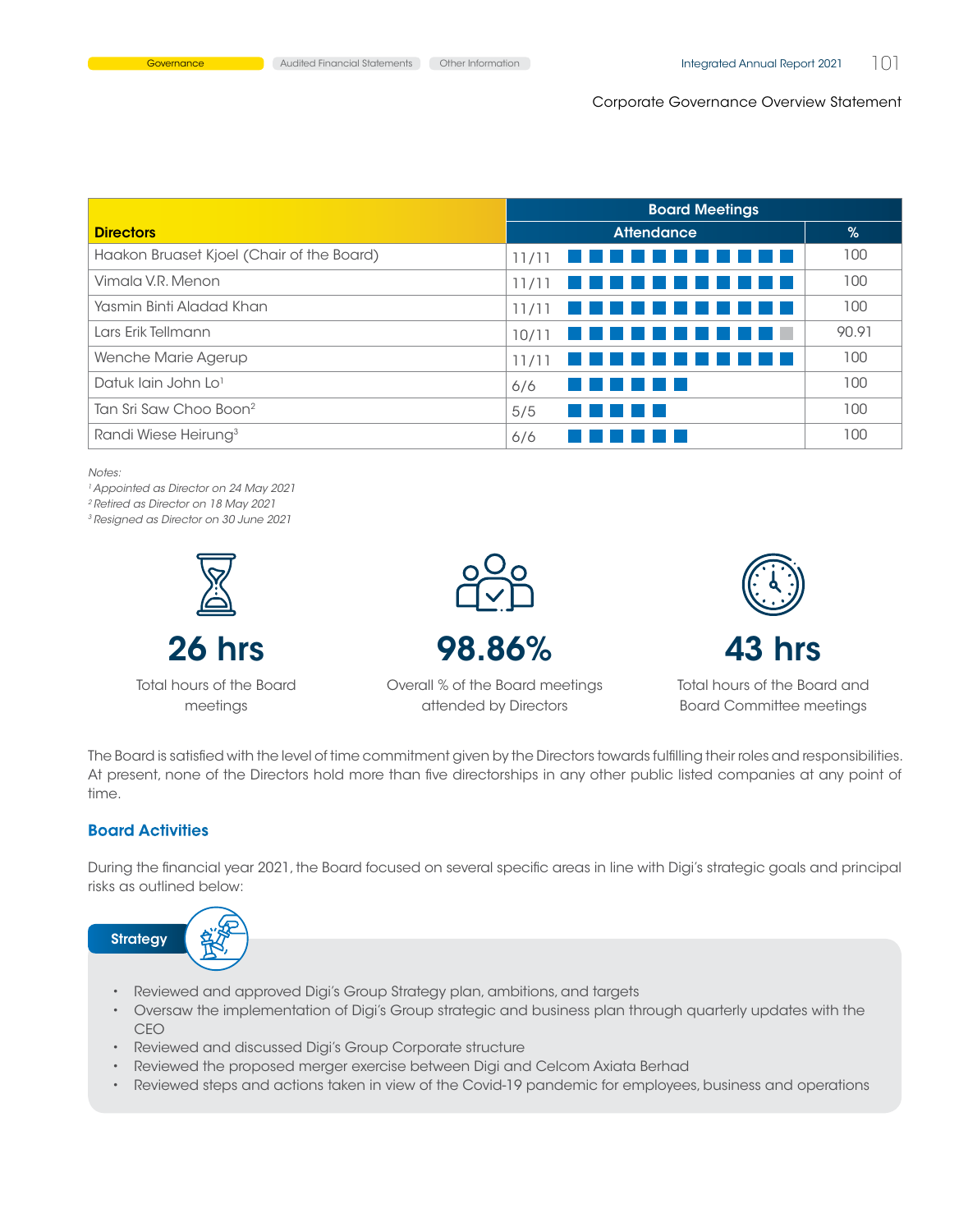#### Financial Performance



- • Approved the Quarterly Digi's Group performance
- • Approved the Quarterly Financial Results
- Approved the Quarterly Interim Dividend and solvency position
- • Approved the Audited Financial Statements for Financial Year Ended 31 December 2020
- • Reviewed and approved Digi's Group ambitions and targets
- • Reviewed and approved Digi's Group Capital expenditure
- Approved the Recurrent Related Party Transactions by Digi Group

# Risk and Internal Controls



- Reviewed the Enterprise Risk and Opportunities status update
- • Reviewed Digi's risk assessment encompassing financial and non-financial aspects
- Reviewed the Cyber security risks status and updates
- Reviewed the landscape risks impacting the business
- • Reviewed the Anti-Corruption risks
- Reviewed the Business partners, distributors, credit and management risks
- • Reviewed the implementation of appropriate internal controls and mitigation measures
- • Reviewed the risk oversight on Management's implementation of risk management policies and procedures
- • Reviewed the Audit Status Report
- • Approved the Internal Audit Plan 2021
- • Approved the Statement on Risk and Internal Control for the Integrated Annual Report (IAR)

# **Governance**



- • Reviewed Digi's compliance with the MCCG, Companies Act 2016 and the Main Market Listing Requirements of Bursa Malaysia (MMLR)
- • Discussed the MCCG gap assessment and implementation of the action plans
- • Approved the 2020 IAR Statements
- • Approved the CG Report to Bursa Malaysia
- • Recommended the draft Circular to shareholders in relation to the Proposed Renewal Shareholders'Mandate for Recurrent Related Party Transactions of a Revenue or Trading nature and amendments of Articles of Association for shareholders' approval
- • Approved Board and Board Committee restructuring
- • Approved the remuneration package of the CEO and renewal of CEO's contract
- • Established and identified the Succession Plans for Management Team
- • Analysed the Performance Evaluation for Board and Board Committee members
- • Approved Digi's revised Code of Conduct
- • Reviewed Digi's Anti-Corruption and compliance updates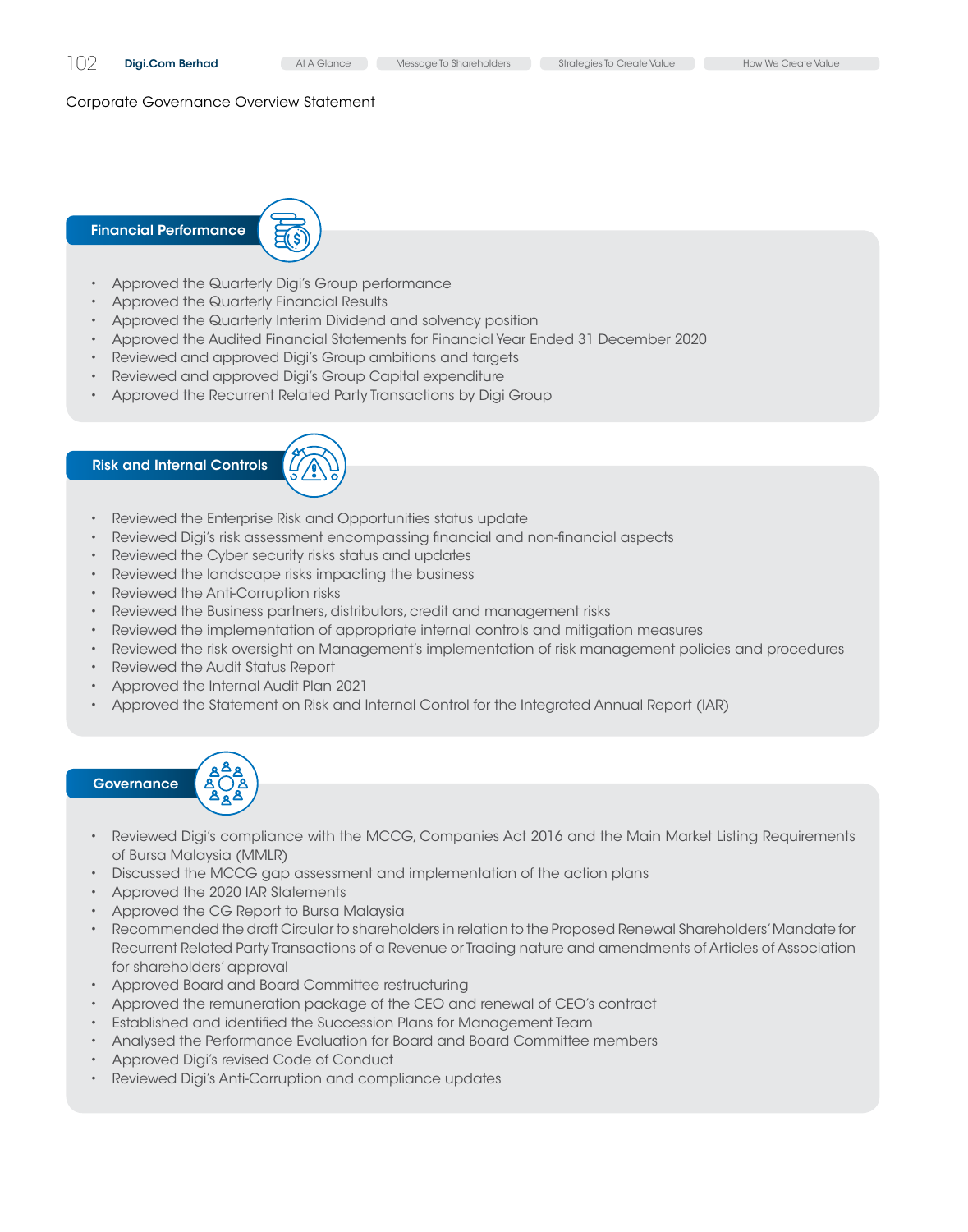

- • Approved Digi's Board Calendar and Meeting plans 2022
- • Reviewed and approved Digi's CEO Short Term Incentive 2020 payout and Scorecard
- • Reviewed and approved the revised Board Charter and TOR of the Board Committees
- • Received the Minutes of Meeting of the Board Committees
- • Recommended the payment of Directors'fees and benefits payable to Independent Non-Executive Director for shareholders' approval
- Approved to convene the 24<sup>th</sup> Virtual AGM
- Recommended the Directors standing for re-election at the AGM
- Reviewed the tenure of Directors



- Reviewed Digi's 2021 ESG performances, taking discussions on future outlooks and setting priorities for 2022
- • Strategy workshop on Climate and Environment to assess Digi's readiness and commitment to decarbonisation and plans to adopt the Task Force on Climate-Related Financial Disclosures (TCFD) recommendations
- • Reviewed Digi's 2021 material matters as part of the Materiality Assessment exercise conducted with external and internal stakeholders

#### Board Appointment Process

Digi practices a transparent and rigorous process on the appointment of new Directors. Nomination of Non-Independent Non-Executive Directors (NINED) is made by Telenor, being the major shareholder of the Company. The search for potential Independent Non-Executive Director (INED) is made through engagement of professional recruitment firm or recommendations from existing Board members in identifying suitable qualified candidates to fill the vacant positions based on the identified selection criteria approved by the NC. The NC will shortlist candidates for engagement sessions to review the suitability of the candidate prior to recommending to the Board for approval. All potential candidates are first considered by the NC, taking into account mix of skills, competencies, experience, integrity, personal attributes, and time commitment. Diversity in terms of age and gender are also considered during the selection criteria.

During the year under review, Digi had engaged a professional recruiting firm to assist in the search for a new INED and taking into account the mix of skills, competencies, experience, integrity, personal attributes, and time commitment. Datuk Iain John Lo was appointed as INED on 24 May 2021.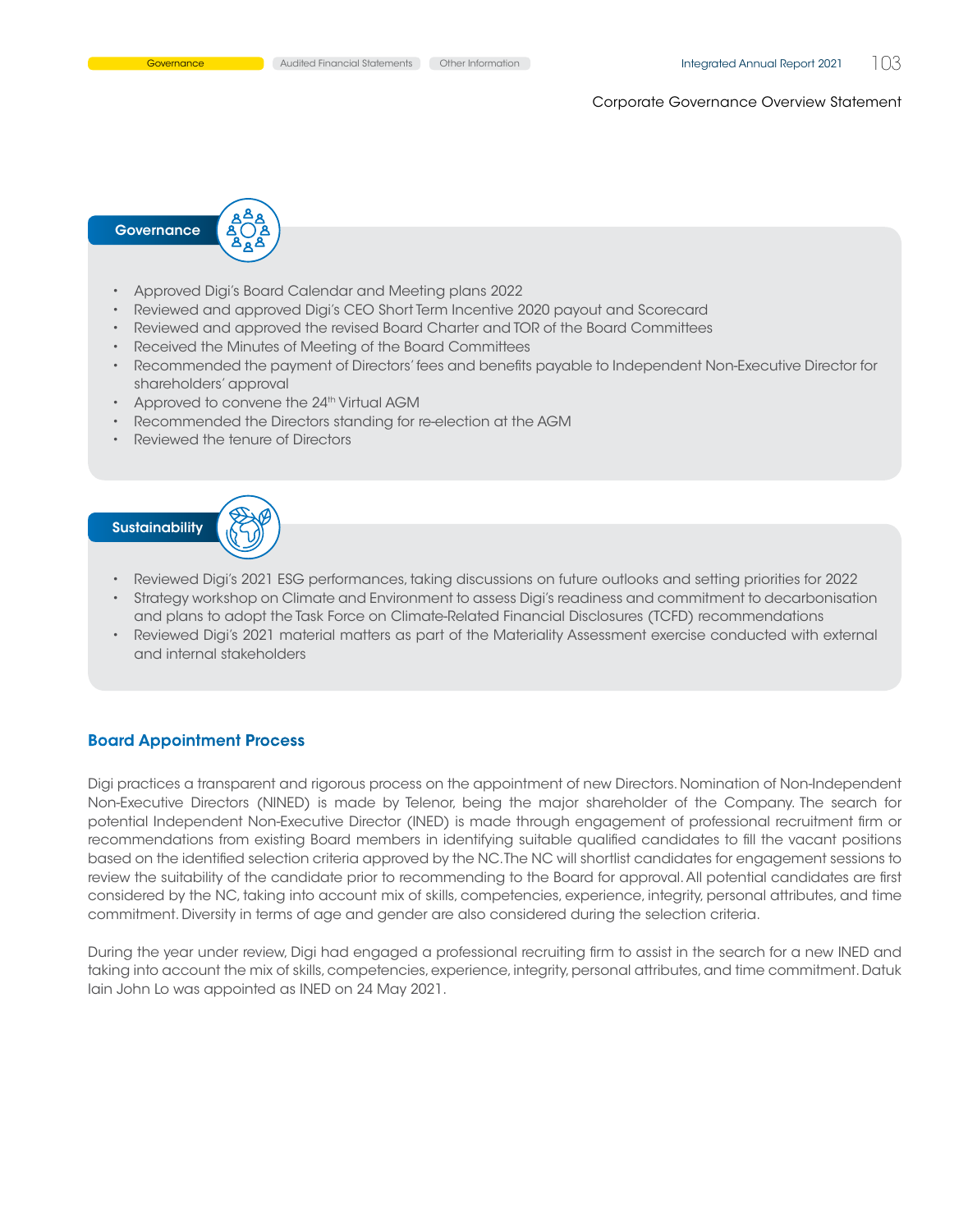# Process Flow for Appointment of a Director



# Board Re-election and Re-appointment

Article 98(A) of the Company's Constitution provides that one-third of the remaining Directors are required to retire by rotation and all Directors must submit themselves for re-election at the AGM at least once in every three (3) years.

Article 98(E) of the Company's Constitution provides that any new Director appointed by the Board during the year is required to stand for re-election at Digi's next AGM.

In assessing the candidates' eligibility for re-election, the NC considers their competencies, commitment, contribution, performance based on the annual assessment and their ability to act in the best interest of Digi. The NC is satisfied with the performance, contribution and effectiveness of the Directors. The Board at its meeting held on 11 March 2022 endorsed the recommendation of the NC for the following Directors to be considered for re-election pursuant to Article 98(A) and 98(E) of the Company's Constitution at the Twenty-Fifth (25<sup>th</sup>) AGM and they have given their consent for reelection. The re-election of each Director will be voted as a separate resolution during the 25<sup>th</sup> AGM.



As at the date of this report, all of the INEDs of the Company have not exceeded the cumulative terms of nine (9) years. During the NC and Board Meetings held on 9 March 2022 and 11 March 2022 respectively, the NC and Board, through their annual assessment, have reviewed and recommended the retention of Puan Yasmin Binti Aladad Khan (Puan Yasmin) who will serve the Board for more than nine (9) years on 23 July 2022 as an INED of the Company to the shareholders for approval at the forthcoming AGM based on the following justifications:

- She fulfilled the criteria under the definition of Independent Director as stated in the MMLR;
- Puan Yasmin's vast experience enables her to provide the Board with a diverse set of experience, expertise, skills and competence. She has good understanding of the industry and the Company's business operations which enables her to participate actively and contribute effectively for robust discussion at the ARC, NC, RC and Board Meetings without compromising her independence and objective judgement;
- • She has exercised due care and promotes good corporate governance practices during her tenure as INED of the Company and carried out her duties in the best interest of the Company; and
- Sufficient time is required by the Company to find a suitable successor for Puan Yasmin as an INED, who is also the Chair of the NC and a member of the ARC, and RC to ensure an orderly succession plan.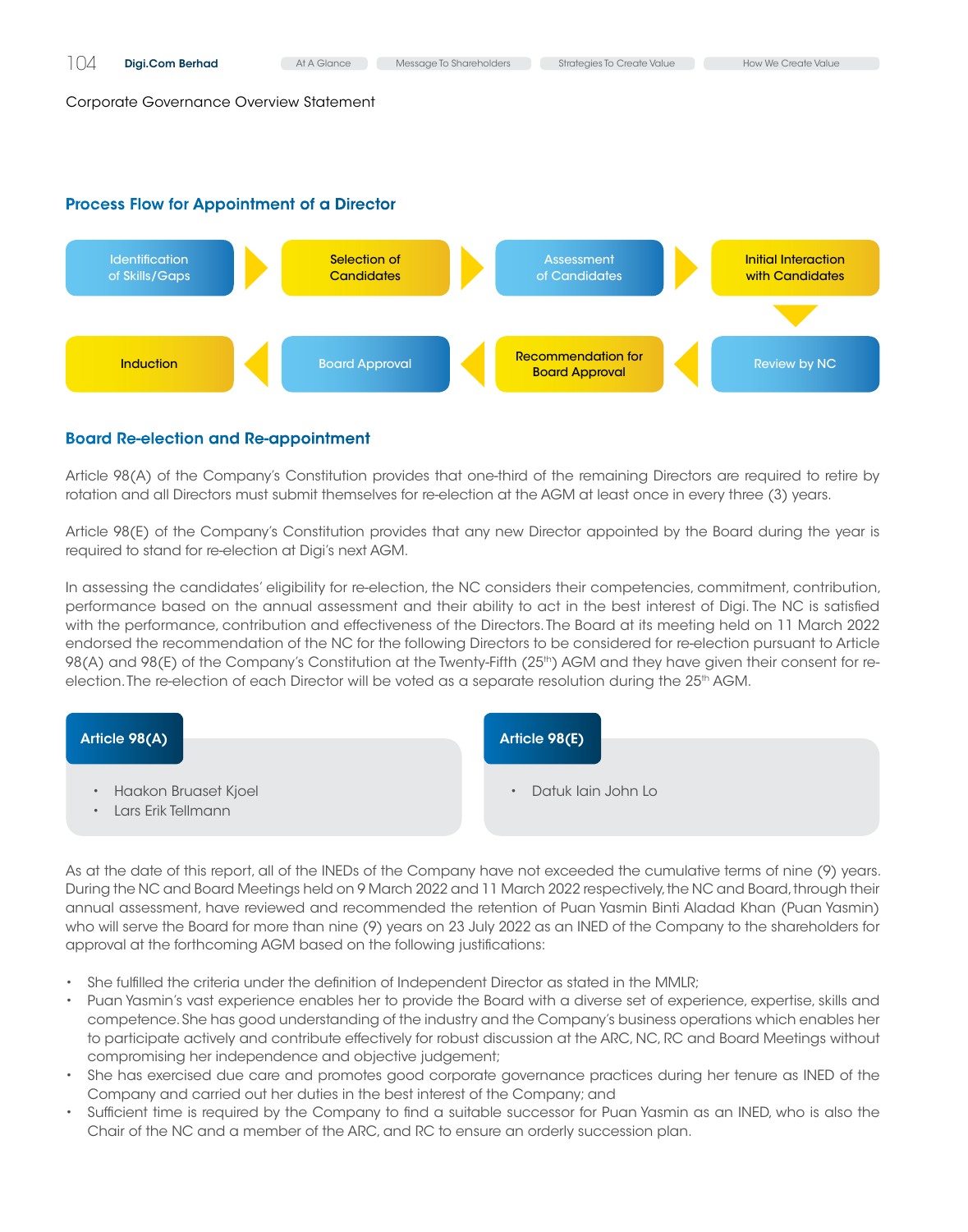## Board Performance Evaluation

Every year, under the purview of the NC, the Board performance evaluation is undertaken to assess the effectiveness of the following:

- • The Board as a whole and the Board Committees
- Contribution of each individual Director
- Independence of INED
- Performance evaluation of the CFO and CFO

During the year, the Board performance evaluation was conducted internally through an online platform, focuses on maximising the effectiveness and performance of the Board and its Committees in the best interest of Digi. The Board performance evaluation results were compiled by an independent external secretarial firm to facilitate the Board evaluation. The Board has also engaged an external consultant during the year to conduct Board Effectiveness Evaluation (BEE) exercise to bring a more outside-in view and deeper understanding of current Board performance and identified potential focus areas.

Based on the 2021 Board evaluation findings, the Board is satisfied and acknowledged that the Board has continued to carry their duties well and amicably with most areas rated in the range of "3" (Moderate/Developing), "4" (Good/ Competent) to "5" (Strong/Outstanding).The respective Board Committees had performed their responsibilities diligently and efficiently. The Board evaluation also assesses the effectiveness of the Board Committees, particularly in the elements on function, composition, skills & competencies, meeting administration and ESG management.

All Board Committees received positive response with no areas of concern indicating that the Committee members have discharged their duties and responsibilities well with professionalism to uphold the interest of Digi and other stakeholders and to meet the needs of Digi Group.

Self and Peer Evaluation are conducted to assess each Director's professional competency, attributes, and personality. Directors' Peer Evaluation overall results continued to be high in 2021. The assessment also includes the evaluation of the performance of the Board in addressing the company's material sustainability risks and opportunities. Within the assessment the Board has also assessed the Senior Management (for CEO and CFO) on overall sustainability management in meeting Digi's sustainability targets.

# 2022 Priorities

Based on the 2021 results and moving forward, the Board continues to navigate a complex, unsettling environment following a year of geopolitical turmoil, social unrest, economic volatility, and the ongoing Covid-19 pandemic. The Board has identified the following priorities for 2022:

- • Strategy and risk
- • Crisis management
- • 5G technology and networks
- • Growth and performance
- • Human capital and workforce issues
- • Corporate purpose and ESG matters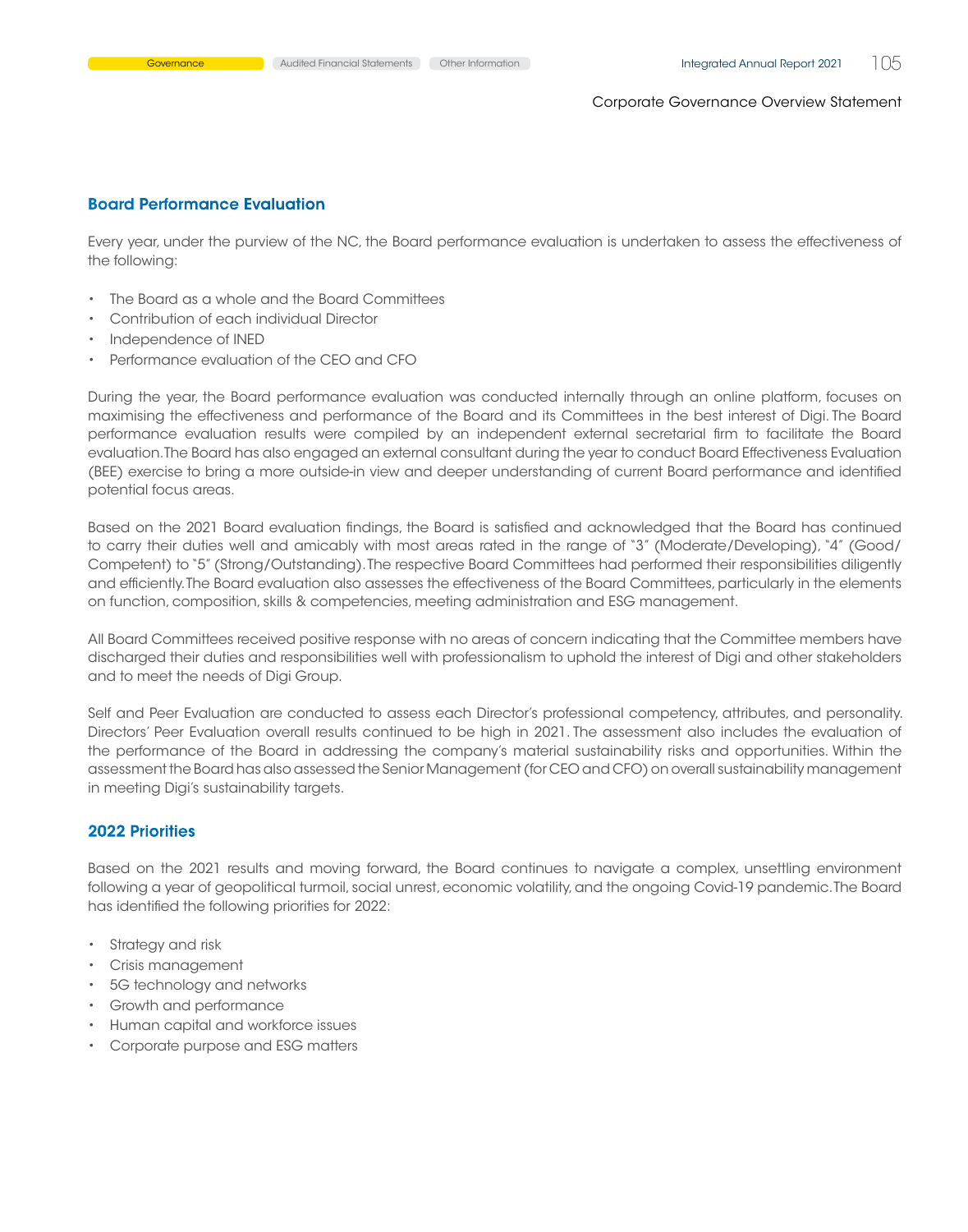The Board evaluation questionnaires towards an effective Board covers the following parameters:



# More information on the Board Performance Evaluation process can be found in the Corporate Governance Report on our website at *[www.digi.com.my/](https://store.digi.com.my/annualreport/index.html) [annualreport/index.html](https://store.digi.com.my/annualreport/index.html)* 

# Induction and Continuous Professional Development

An induction programme is conducted for newly appointed Directors via a briefing session by the Senior Management Team to provide the necessary information and to assist them in understanding the operations of Digi Group, current issues and corporate strategies. All Directors have completed the Mandatory Accreditation Programme. Datuk Iain John Lo, who was appointed as INED on 24 May 2021 has attended the induction programme organised by Digi.

All Directors are encouraged to attend continuous education programmes, talks, seminars, workshops and conferences to enhance their skills and knowledge and to ensure that they are kept abreast with the new developments in the business environment and corporate governance.

Despite the Covid-19 pandemic, all Directors ensured continuous participation in virtual trainings and development programmes. Details of the trainings and programmes attended by the Directors during the financial year are outlined below:

| <b>Name of Director</b> | Training Programme/Conference/Seminar                                                                                                                                 |
|-------------------------|-----------------------------------------------------------------------------------------------------------------------------------------------------------------------|
| Haakon Bruaset Kjoel    | First module on the International Directors Programme from INSEAD<br>Telenor Research: The Business of 5G - today and tomorrow<br>• Digi Strategy and Capex Workshops |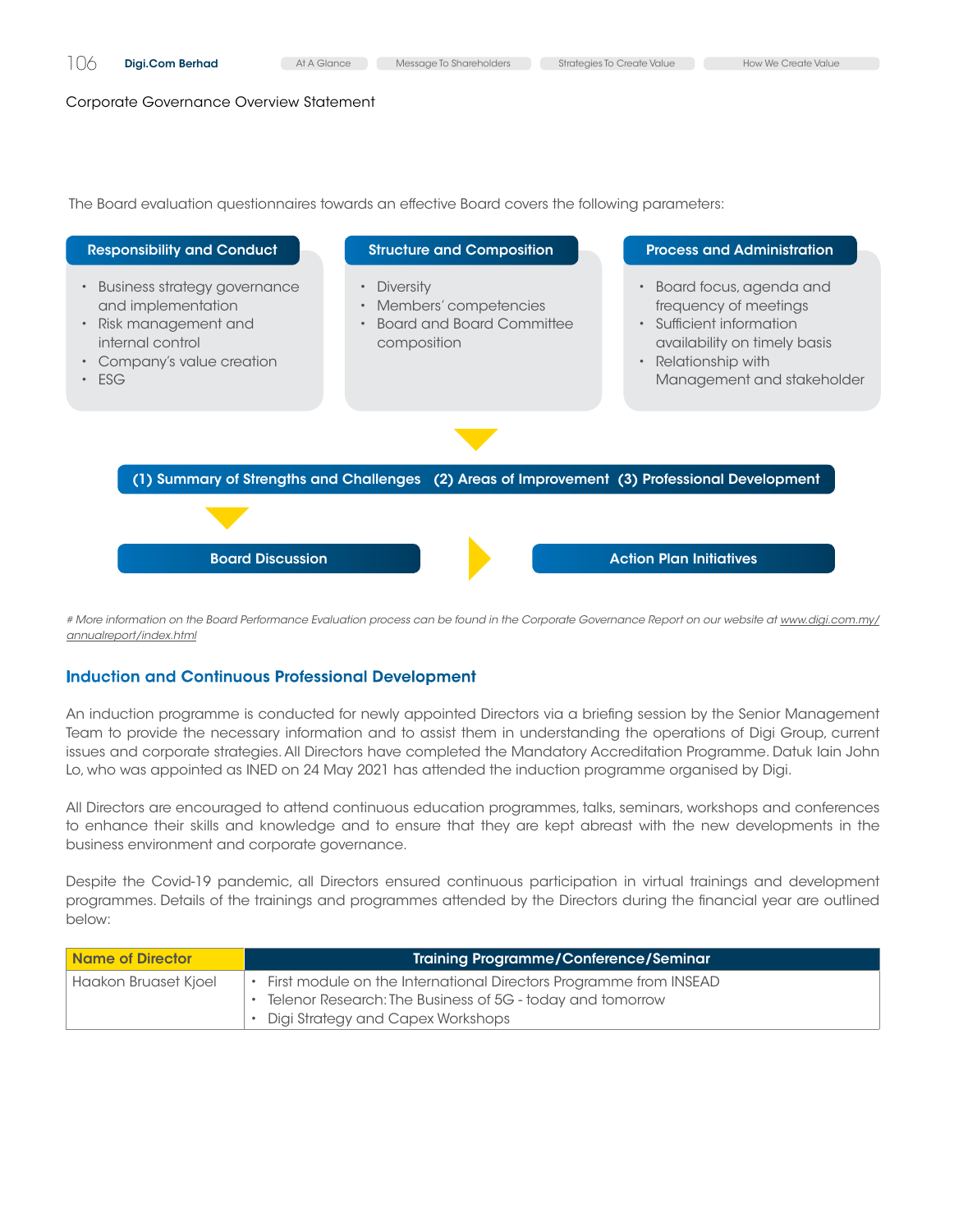| <b>Name of Director</b>                             | <b>Training Programme/Conference/Seminar</b>                                                                                                                                                                                                                                                                                                                                                                                                                                                                                                                                                                                                                                                                                                                                                                                                                                                                                                                                                                                               |
|-----------------------------------------------------|--------------------------------------------------------------------------------------------------------------------------------------------------------------------------------------------------------------------------------------------------------------------------------------------------------------------------------------------------------------------------------------------------------------------------------------------------------------------------------------------------------------------------------------------------------------------------------------------------------------------------------------------------------------------------------------------------------------------------------------------------------------------------------------------------------------------------------------------------------------------------------------------------------------------------------------------------------------------------------------------------------------------------------------------|
| Vimala V.R. Menon                                   | Nomination & Remuneration Committee - Beyond Box Ticking<br>Data and AI insights - Driving Growth in a Digital World<br>$\bullet$<br>Conversations in Global Finance<br>$\bullet$<br>Asian Economic Forum<br><b>Understanding Board Decision Making Process</b><br>$\bullet$<br><b>Strategy and Capex Workshops</b><br>$\bullet$<br>Economic Insights Q4 2021<br>٠<br>Securities Commission Audit Oversight Board conversation with audit committee<br>٠<br>Telenor Research: The Business of 5G - today and tomorrow<br>Digi Strategy and Capex Workshops<br>$\bullet$                                                                                                                                                                                                                                                                                                                                                                                                                                                                    |
| Yasmin Binti Aladad<br>Khan                         | <b>Information Security Awareness</b><br>$\bullet$<br>2020 Leadership Profile and Assessment<br>$\bullet$<br><b>DPDHL Data Privacy Policy</b><br>$\bullet$<br>Certified Logistics Leadership<br>٠<br>Certified Data Protection<br>$\bullet$<br>• Advanced Competition Compliance<br>Securities Commission Audit Oversight Board conversation with audit committee<br>Telenor Research: The Business of 5G - today and tomorrow<br>Digi Strategy and Capex Workshops<br>$\bullet$                                                                                                                                                                                                                                                                                                                                                                                                                                                                                                                                                           |
| Wenche Marie Agerup                                 | Telenor Research: The Business of 5G - today and tomorrow<br>Digi Strategy and Capex Workshops<br>$\bullet$<br>Governance in Groups arranged by Iclif Executive Education<br>٠                                                                                                                                                                                                                                                                                                                                                                                                                                                                                                                                                                                                                                                                                                                                                                                                                                                             |
| Lars Erik Tellmann                                  | Telenor Research: The Business of 5G - today and tomorrow<br>Digi Strategy and Capex Workshops<br>$\bullet$                                                                                                                                                                                                                                                                                                                                                                                                                                                                                                                                                                                                                                                                                                                                                                                                                                                                                                                                |
| Datuk lain John Lo<br>(Appointed on 24 May<br>2021) | FIDE - Financial Institution Directors Education by Iclif ABS<br>$\bullet$<br>RHB - MACC Section 17A and Adequate Procedures<br>$\bullet$<br>SIDC - Capital Markets Training Modules<br>RHB - MFRS17 Insurance Contracts, Ernst & Young<br>$\bullet$<br>ASB Implementing changes in MCCG<br>FTI Consulting Defending your company and keeping up with key Cybersecurity risks<br>ASB Risk Management Committee - Banking Sector<br>Shell & Malaysian Dutch Business Council - The tree, the sky, the sun - a pathway towards<br>$\bullet$<br>Malaysia's carbon neutral future<br>RHB Internal Capital Adequacy Assessment Process by Stamford Academy<br>$\bullet$<br>UN Global Compact ESG & Leadership, Formula for a Sustainable Future<br>$\bullet$<br>PWC Task Force on Climate-Related Financial Disclosures Annex<br>$\bullet$<br>Securities Commission Audit Oversight Board conversation with audit committee<br>٠<br>Telenor Research: The Business of 5G - today and tomorrow<br>Digi Strategy and Capex Workshops<br>$\bullet$ |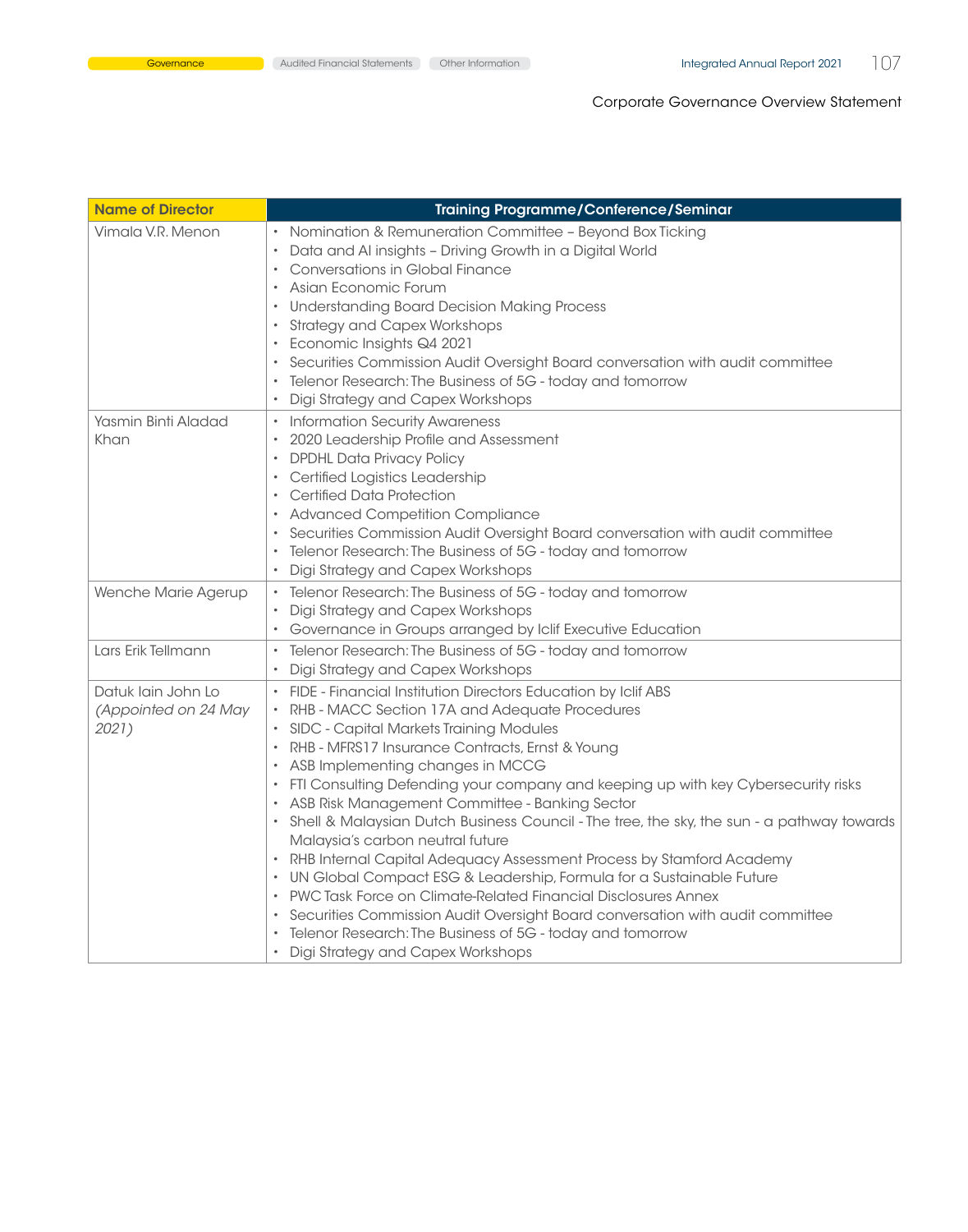# Nomination Committee (Nc) Report Nomination Committee (Nc) Report

| Committee membership                                | Meetings attended    | <b>Responsibilities</b>                                                                                                                                                                   |
|-----------------------------------------------------|----------------------|-------------------------------------------------------------------------------------------------------------------------------------------------------------------------------------------|
| Yasmin Binti Aladad Khan<br>(Chair)                 | $2/2$ $\blacksquare$ | Regularly review the structure, size and composition (including<br>the skills, knowledge, experience and diversity) of the Board<br>Review the succession planning for Directors and Digi |
| Haakon Bruaset Kjoel                                | $2/2$ $\blacksquare$ | Management Team<br>Responsible for identifying and nominating for the approval of                                                                                                         |
| Datuk lain John Lo<br>(Appointed on 24 May<br>2021) |                      | the Board, candidates to fill Board's vacancies as and when<br>they arise                                                                                                                 |
| Tan Sri Saw Choo Boon<br>(Retired on 18 May 2021)   |                      |                                                                                                                                                                                           |

The NC consists of a majority of INED in compliance with the requirement of the MMLR of Bursa Malaysia, which provides that the NC must comprise exclusively Non-Executive Directors, a majority of whom must be Independent.

# Main Activities of the NC for 2021

- • Annual assessment and review of composition of Board and Board Committees
- • Facilitated the 2021 BEE and validated the results thereof
- • Reviewed the tenure of INED
- Reviewed the Directors' training requirements
- • Reviewed the Board's Skills and Experience Matrix
- Recommended the appointment of Datuk Iain John Lo as INED and re-designation of Ms Vimala V.R. Menon as Sr INED
- • Conducted induction programmes for newly appointed Director assisted by the Company **Secretary**
- • Assessed the independence and time commitment of each INED
- • Conducted annual review on the NC's Terms of Reference and Board Diversity Policy
- • Reviewed Performance Planning and Key Performance Indicators for CEO
- • Assessed and recommended to the Board on the re-election of Directors
- Reviewed the NC Report for inclusion in the 2020 Integrated Annual Report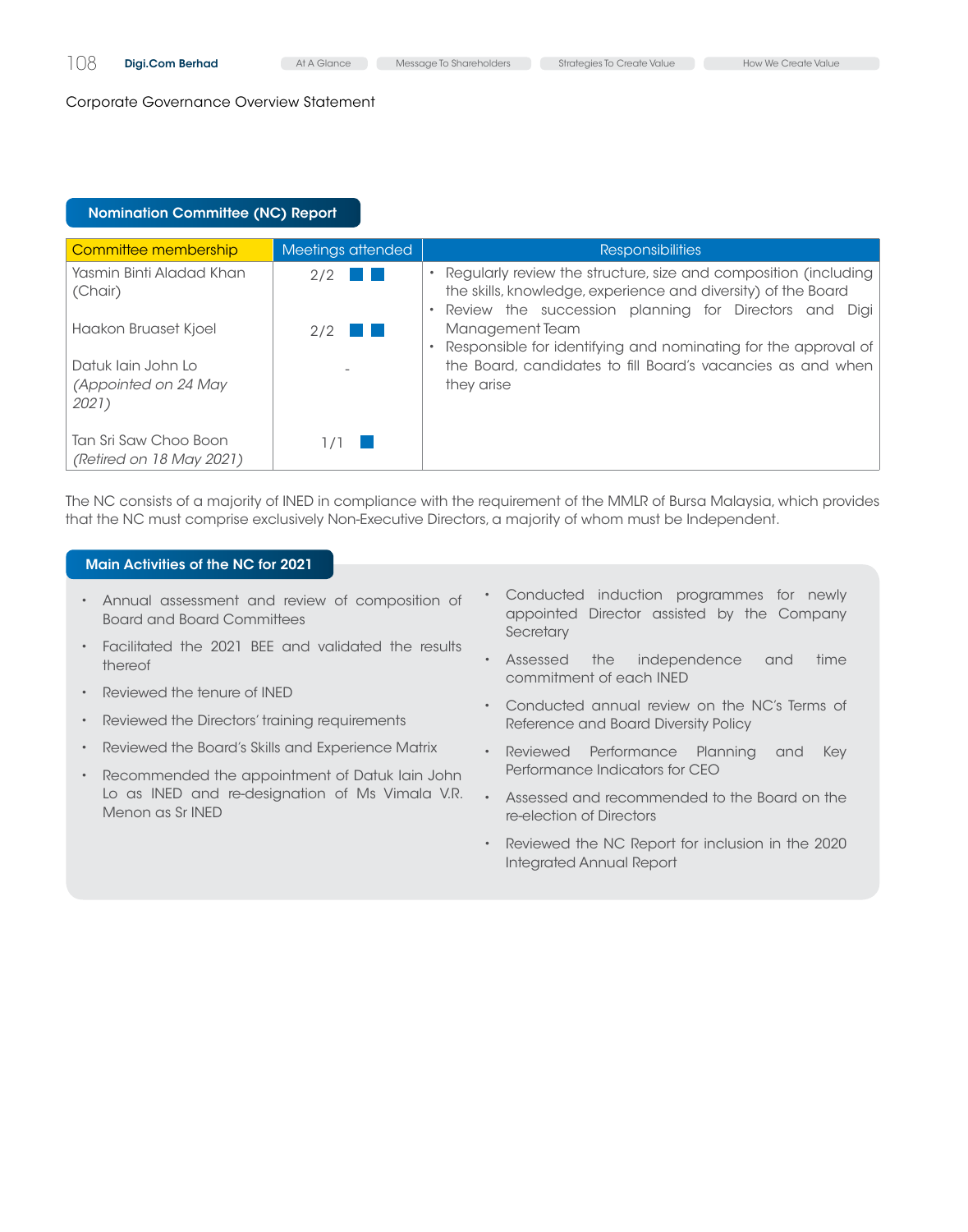#### Key Matters Reported to the Board

The Chair of NC updated the Board on matters of major importance deliberated at the NC meetings and its recommendations. The copies of confirmed minutes of each NC meeting were also circulated to the Board for notation. Among the key matters considered by the NC during 2021 were the following:

#### Significant matters **Description Description Description Outcome**

Engaged an external consultant during the year to conduct BEE exercise

Bringing in a more outside-in view and deeper understanding of current Board performance and identify potential focus areas

The findings and key areas were identified and formed as priorities for 2022

#### Priorities for 2022

- • To evaluate the effectiveness and efficiency of Board meetings
- To evaluate the effectiveness of the Company Secretary department
- • To develop a well-defined strategic agenda
- • To enhance Director onboarding program and Directors' trainings

# Nomination Committee (Nc) Report Remuneration Committee (Rc) Report

| Committee membership            | Meetings attended    | <b>Responsibilities</b>                                                                                                                          |
|---------------------------------|----------------------|--------------------------------------------------------------------------------------------------------------------------------------------------|
| Haakon Bruaset Kjoel<br>(Chair) | $4/4$ $\blacksquare$ | Ensure the remuneration package of Non-Executive Directors  <br>are well-structured and able to attract, retain and motivate<br><b>Directors</b> |
| Yasmin Binti Aladad Khan        | $4/4$ $\blacksquare$ | Implement remuneration policies and procedures                                                                                                   |
| Wenche Marie Agerup             | $4/4$ $\blacksquare$ |                                                                                                                                                  |

The RC comprises all Non-Executive Directors who oversee the implementation of the remuneration policy and structure, and reviews and recommends matters relating to the remuneration for Directors and Management to the Board.

## Main Activities of the RC for 2021

- • Discussed the proposed fee and benefits payable for the INEDs
- • Conducted annual review on RC's Terms of Reference and Non-Executive Directors' Remuneration Policy
- • Recommended the proposed remuneration package of the CEO
- Recommended the CEO's Short-Term Incentive 2020 payout and 2021 scorecard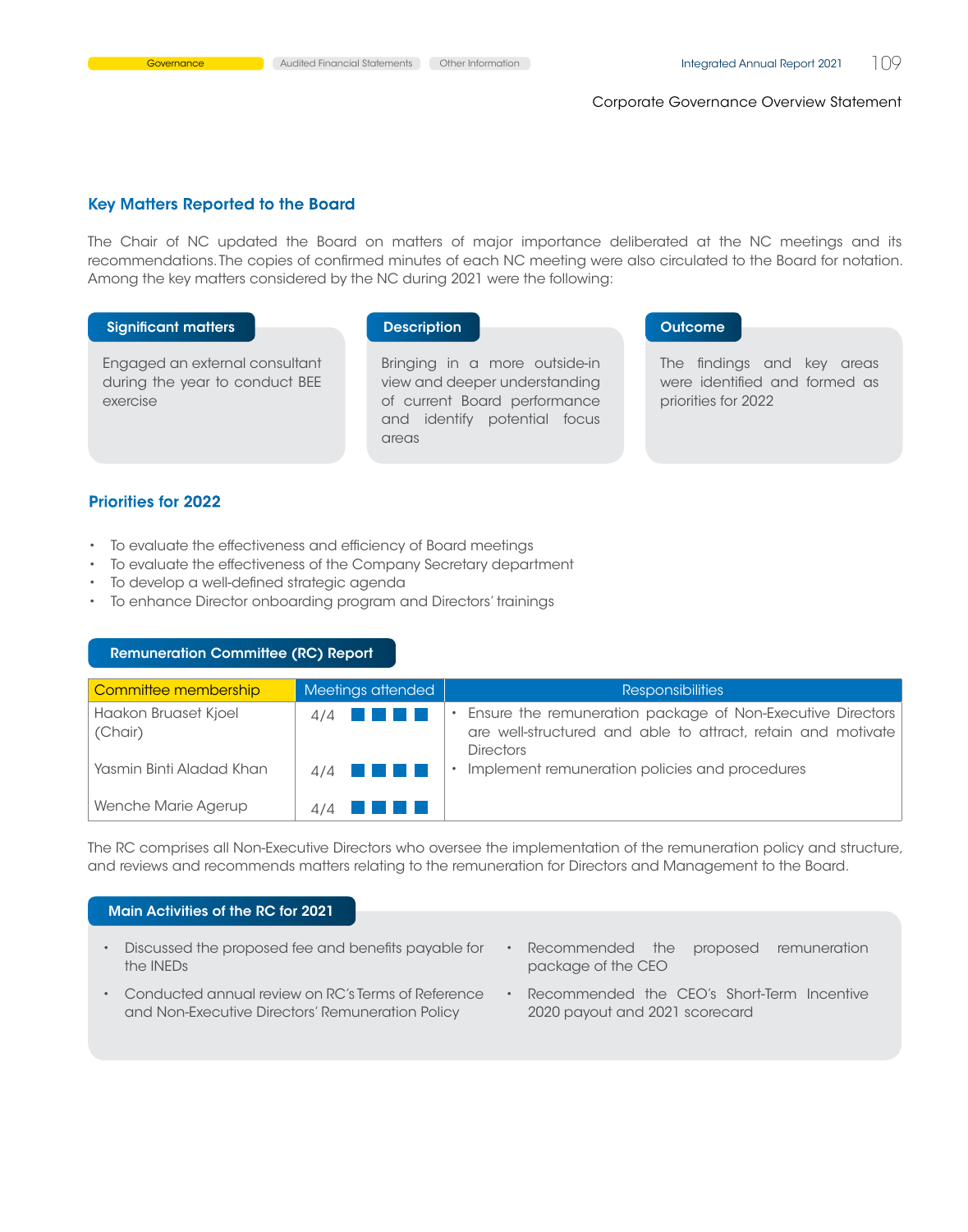# Directors' Remuneration

The Board remuneration approach is aligned to our strategic objectives, allowing us to attract, motivate and retain high caliber talent. The design of the Board's remuneration structure embraces market practices and trends and includes attractive benefits payable to the INEDs.

Each of the INEDs abstain from deliberating and voting on his or her own remuneration. The NINEDs receive their remuneration from their employing companies within the Telenor Group and do not receive any form of remuneration from Digi.

The breakdown of the Directors' remuneration paid in 2021 is as follows:

|                                            | Directors' Fees<br>(RM) |                     | Benefit-<br>in-kind<br>(RM) | <b>TOTAL</b><br>(RM) |
|--------------------------------------------|-------------------------|---------------------|-----------------------------|----------------------|
| <b>Independent Non-Executive Directors</b> | Company                 | <b>Subsidiaries</b> | Company                     |                      |
| Vimala V.R. Menon                          | 275,000                 | 19,350              | 5,300                       | 299,650              |
| Yasmin Binti Aladad Khan                   | 312,742                 | Nil                 | 300                         | 313,042              |
| Datuk lain John Lo                         | 163,306                 | Nil                 | 4,499                       | 167,805              |
| (Appointed on 24 May 2021)                 |                         |                     |                             |                      |
| Tan Sri Saw Choo Boon                      | 110.699                 | 12.212              | 300                         | 123.211              |
| (Retired on 18 May 2021)                   |                         |                     |                             |                      |
| Total                                      | 861,747                 | 31,562              | 10,399                      | 903,708              |

# Senior Management's Remuneration

The remuneration packages for Senior Management Team are set based on industry standards, reflecting the senior management's roles, responsibilities, level of skills and experience, and motivates performance. The reward matrix is assessed based on the Company's performance indicators under our three (3) strategic pillars.

# Priorities for 2022

- To review and refresh performance conditions on benefits payable for the INEDs
- • To review and propose the remuneration package of the CEO

*# Please refer to our website at* https://www.digi.com.my/our-company/our-governance for the Non-Executive Directors' Remuneration Policy, and *Remuneration Policy and Procedure for Senior Management*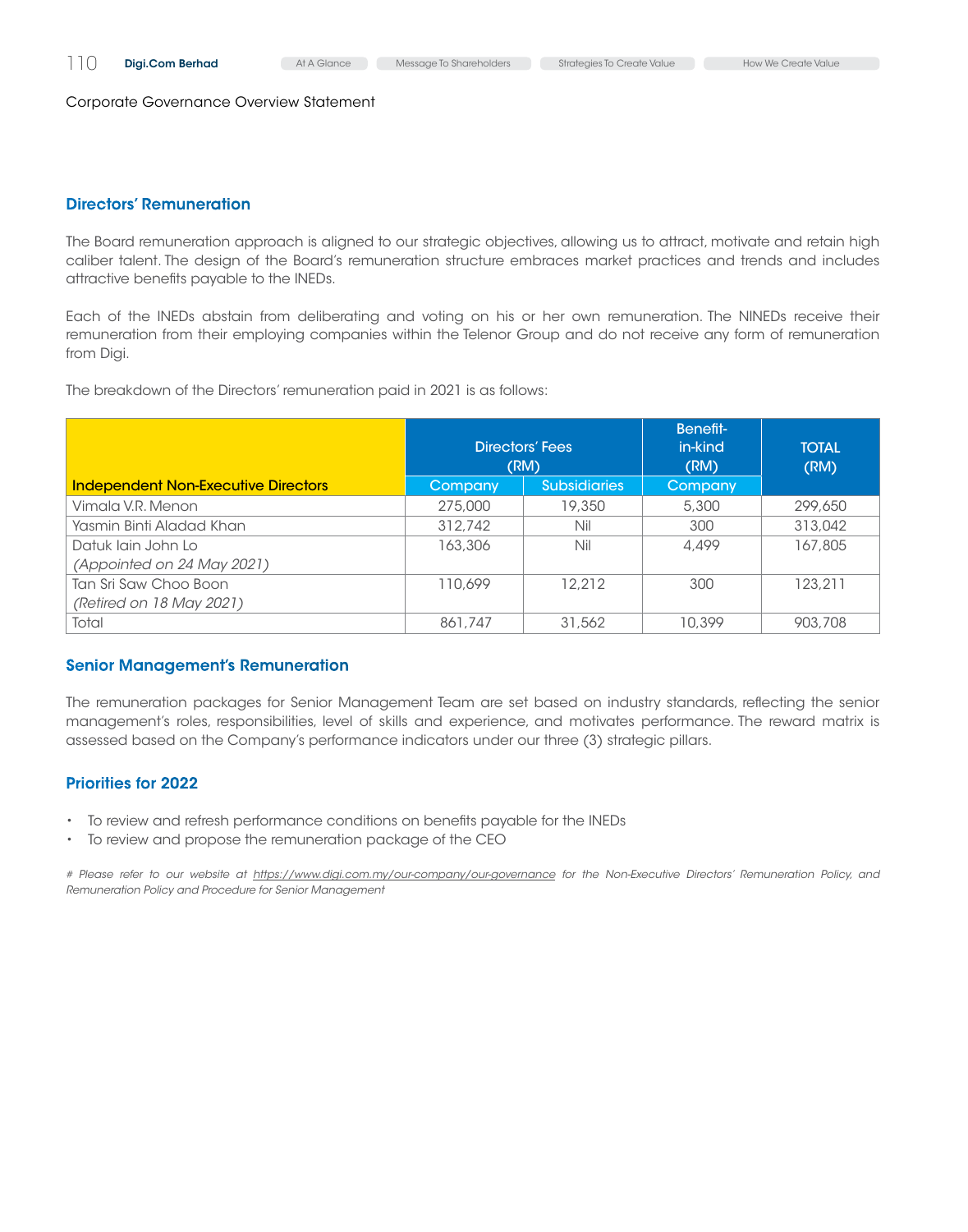# Principle B - Accountability and Effective Audit and Risk Management

# Audit and Risk Committee Report

## Composition and Terms of Reference

In line with the requirements of Paragraph 15.09(1)(a) and (b) of the Main Market Listing Requirements of Bursa Malaysia (MMLR), the composition of the Audit and Risk Committee (ARC) and attendance of each member at the ARC meetings are as follows:

| Committee membership                                                                                | Meetings attended | <b>Responsibilities</b>                                                                                                                                                                                          |
|-----------------------------------------------------------------------------------------------------|-------------------|------------------------------------------------------------------------------------------------------------------------------------------------------------------------------------------------------------------|
| Vimala V.R. Menon<br>(Chair, Senior Independent<br>Non-Executive Director)                          | 6/6               | To ensure that ARC meetings run efficiently, and each<br>agenda item is thoroughly and thoughtfully discussed by<br>all members of the Committee<br>To provide oversight of the financial reporting process, the |
| Yasmin binti Aladad Khan<br>(Independent<br>Non-Executive Director)                                 | 6/6               | audit and risk management process, the system of internal<br>controls and compliance with laws and regulations                                                                                                   |
| Datuk lain John Lo<br>(Independent<br>Non-Executive Director)<br>(Appointed on 24 May 2021)         | 3/3               |                                                                                                                                                                                                                  |
| Lars Erik Tellmann<br>(Non-Independent<br>Non-Executive Director)<br>(Appointed on 30 June 2021)    | 2/2               |                                                                                                                                                                                                                  |
| Tan Sri Saw Choo Boon<br>(Senior Independent<br>Non-Executive Director)<br>(Retired on 18 May 2021) | 3/3               |                                                                                                                                                                                                                  |
| Randi Wiese Heirung<br>(Non-Independent<br>Non-Executive Director)<br>(Resigned on 30 June 2021)    | 4/4               |                                                                                                                                                                                                                  |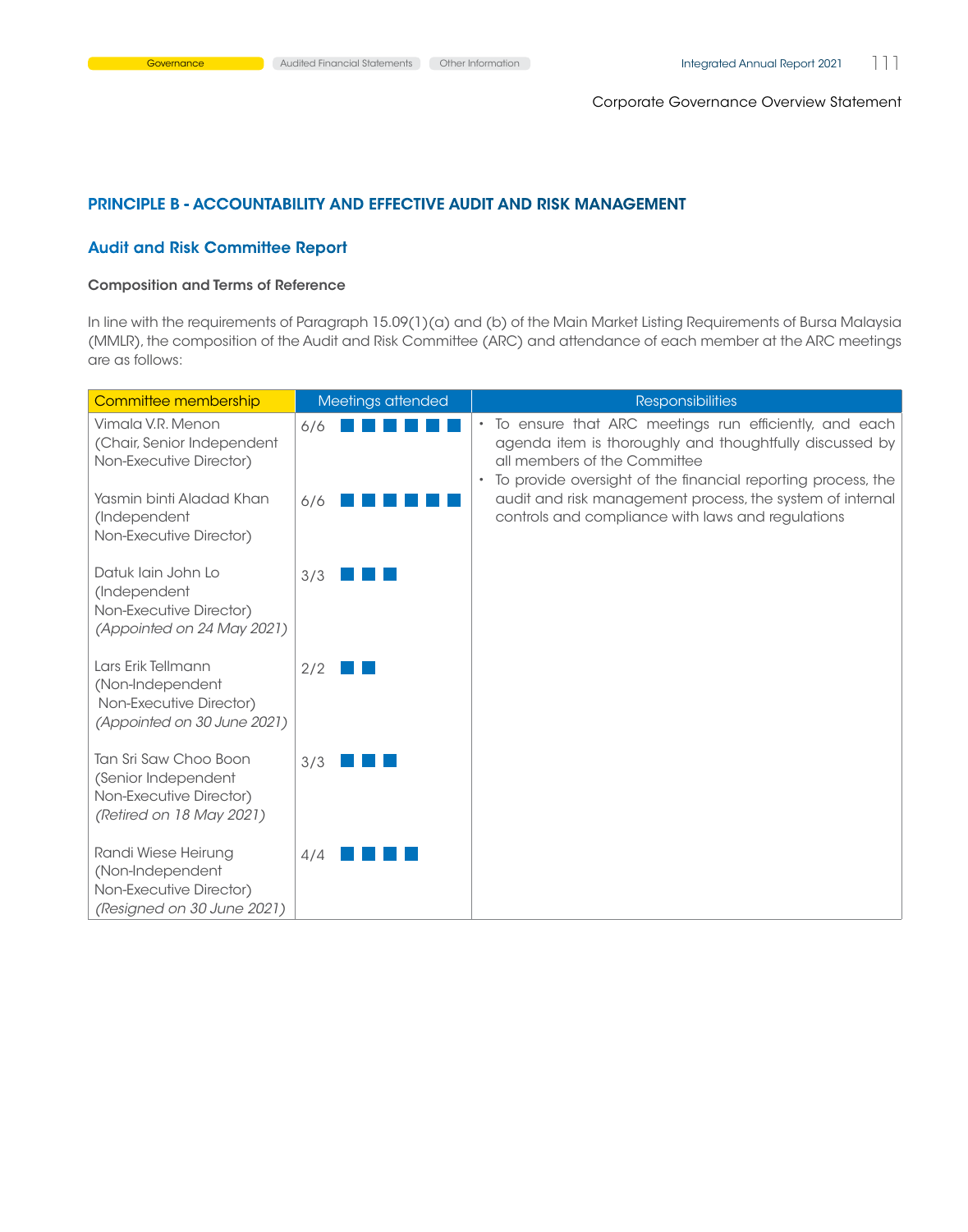The ARC held six (6) meetings during the financial year ended 31 December 2021.

No alternate Directors were appointed as members of the ARC.

Vimala V.R. Menon is a Fellow of the Institute of Chartered Accountants in England and Wales, and a member of the Malaysian Institute of Accountants. The ARC, therefore, meets the requirement of Paragraph 15.09(1)(c)(i) of the MMLR, which requires at least one (1) member of the ARC to be a qualified accountant.

The duties and responsibilities of the ARC are set out in its Terms of Reference which is accessible in the Corporate Governance section of Digi's website at [https://www.digi.](https://www.digi.com.my/our-company/our-governance) [com.my/our-company/our-governance](https://www.digi.com.my/our-company/our-governance).

There is a cooling-off period of at least 3 years before a former partner of an external audit firm can be appointed as a member of the ARC.

The CEO, CFO and Head of Internal Audit attend the ARC meetings as permanent invitees. The Chair of the ARC may also invite other Board members and/or Management to participate in the meetings, when necessary.

The external auditors were invited to the ARC meetings to present their annual audit plan and to discuss the quarterly unaudited financial results and annual audited financial statements, as well as other matters deemed relevant. Both the internal and external auditors have unfettered access to members of the ARC including the Chair of ARC, throughout the year.

All deliberations during the ARC meetings, including the issues tabled and rationale adopted for decisions were properly recorded. Minutes of the ARC meetings were tabled for confirmation at the following ARC meeting and subsequently presented to the Board for notation. The Chair of the ARC reported to the Board on the activities and significant matters discussed at each ARC meeting.

#### Summary of Activities of the ARC

The ARC carried out the following major activities during the year:

#### Risk Management and Internal Control

- (a) Reviewed Digi's top risk profiles and deliberated on the significant threats and opportunities on a quarterly basis, including progress and adequacy of mitigation strategies.
- (b) Discussed improvements to the Enterprise Risk Management process to ensure proactive and holistic risk identification and monitoring of mitigation actions to reduce risk impact to an acceptable level.
- (c) Evaluated the overall adequacy and effectiveness of internal controls through review of the work performed by both internal and external auditors, other assurance providers within Digi, and discussions with Management.

# Internal Audit

- (a) Deliberated and provided input to the risk-based Internal Audit Plan to ensure adequate scope and coverage of Digi's strategic ambitions, goals and activities prior to recommending to the Board for approval. Monitored the progress of the approved Internal Audit Plan and approved changes to the Internal Audit Plan (if any) in response to changes in the organisation's business, risks, operations, systems and controls.
- (b) Reviewed and deliberated on internal audit reports, audit recommendations and adequacy of Management's response to these recommendations. Significant issues were discussed at length with the presence of relevant Management team members to ensure satisfactory and timely remediation actions have been committed by Management to address identified risks.
- (c) Monitored the implementation of action plans agreed by Management on outstanding audit findings on a quarterly basis, to ensure that all actions have been implemented based on the committed timelines until the ARC is satisfied that adequate controls are in place.
- (d) Provided guidance on ad hoc matters arising from on-going internal audit activities.
- (e) Evaluated the effectiveness of the Internal Audit function through evaluation of its performance and competencies, as well as monitoring the sufficiency of resources and total costs, to ensure that it has the required expertise to discharge its duties.
- (f) Reviewed and approved updates to the Internal Audit Charter.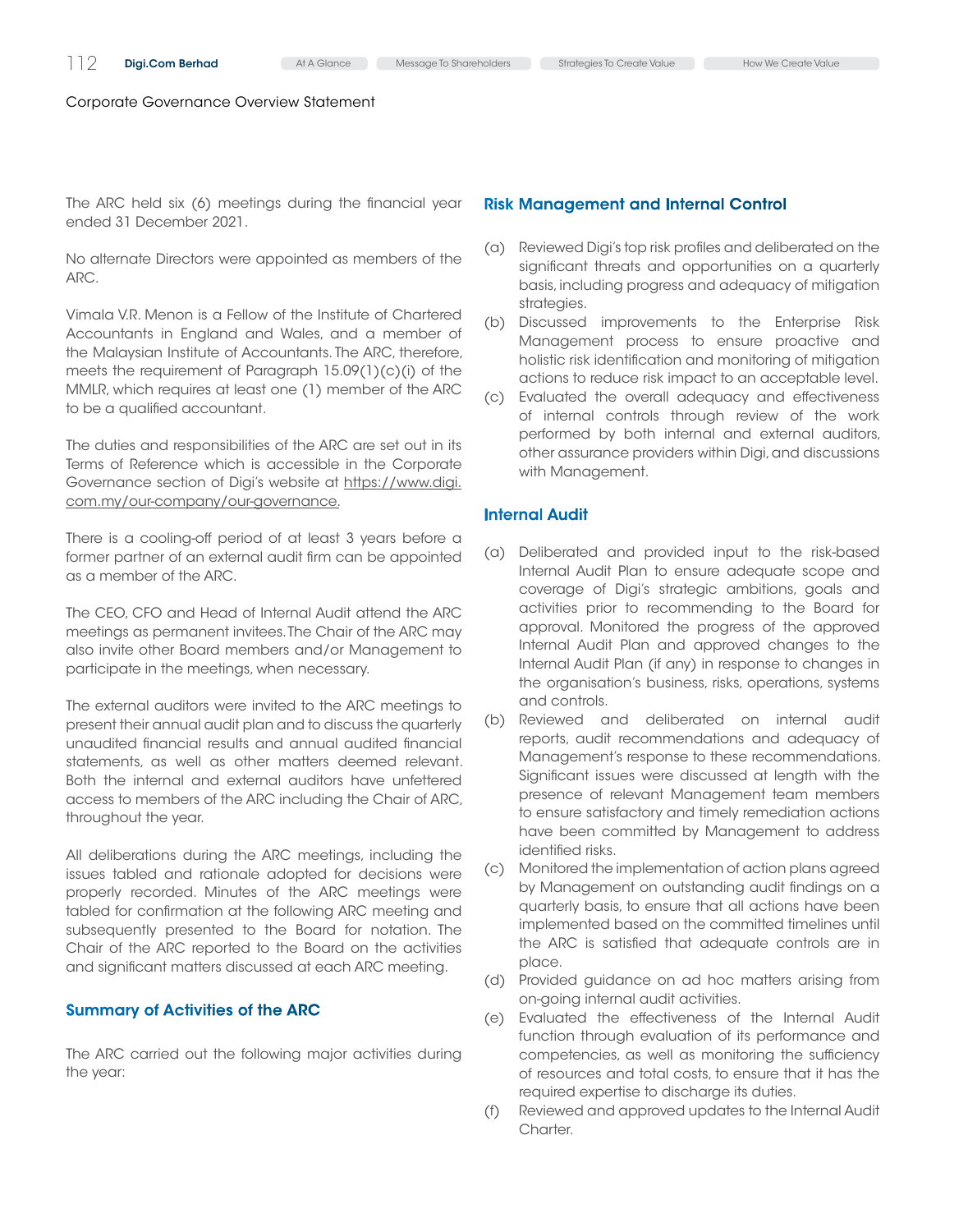- (g) Reviewed and deliberated on investigation findings and Management recommendations on remedial actions covering disciplinary and/or corrective actions. Extensive discussions were conducted with the Management on the root cause of the incidents and risk exposure before the remedial actions were endorsed. Periodic updates are furnished to the ARC to ensure adequate and timely closure of the remedial actions.
- (h) Reviewed the revisions made to the Investigation Manual.

#### Compliance Programme

- (a) Monitored the status of internal misconduct cases reported to the Board and the ARC on a quarterly basis, including on-going investigations, in accordance with Digi's Code of Conduct and Governing documents.
- (b) Deliberated on the results of compliance cases and directed Management to implement and/or enhance controls to prevent recurrence, including conducting education programmes to increase awareness.
- (c) Reviewed the status of the planned mitigation actions developed from the results of the Compliance risk assessment performed in 2020.
- (d) Reviewed the annual compliance programme which includes risk assessment activities, monitoring activities, policy review initiatives, training and awareness programmes for Digi employees.
- (e) Reviewed the revised Compliance department structure, comprising 3 units, namely Governance, Risk & Monitoring and Knowledge.
- (f) Reviewed and deliberated on the compliance monitoring activities, risk assessment activities and case resolutions undertaken by Compliance and ensured timely implementation of proposed remediation and control measures by Management across functions in Digi.

# Financial Reporting

- (a) Reviewed Digi's unaudited quarterly financial results and audited annual financial statements, and related announcements, before recommending them for the Board's approval, including:
	- (i) Deliberation on significant audit and accounting matters highlighted, comprising Management's judgments, estimates or assessments made and sufficiency of disclosures in the financial statements; and

(ii) Discussion of significant financial matters at length to ensure compliance with internal accounting policies and Malaysian Financial Reporting Standards (MFRS), focusing on MFRS 16.

# External Audit

- (a) Reviewed the scope of work of the external auditors confirming their independence and objectivity.
- (b) Reviewed external auditors' Management Letter together with Management's responses, to ensure that appropriate actions have been taken.
- (c) Monitored on a quarterly basis, all non-audit services and fees incurred in which the external auditors were engaged, taking into account external auditors' independence and objectivity. The amount incurred by Digi and on group basis in respect of audit fees and non-audit related fees for services rendered by the external auditors is disclosed in Note 7 to the financial statements and in the Additional Compliance Information in this Integrated Annual Report.
- (d) Met privately with the external auditors at the ARC meetings held on 26 January 2021 and 18 October 2021 to ensure there were no restrictions to the scope of their audit and to discuss significant matters that arose during the course of audit.
- (e) Evaluated the performance of the external auditors and made recommendations to the Board on their re-appointment, subject to the approval of Digi's shareholders at the general meeting.

#### Related Party Transactions

- (a) Reviewed the annual mandate compiled for recurrent related party transactions.
- (b) Reviewed related party transactions as disclosed in the financial statements and performed quarterly monitoring of the mandate for recurrent related party transactions to ensure compliance with the MMLR and Digi's policies and procedures.
- (c) Reviewed and deliberated on any new related party transactions to ensure that the terms and conditions of the transactions are commercially based and at arm's length.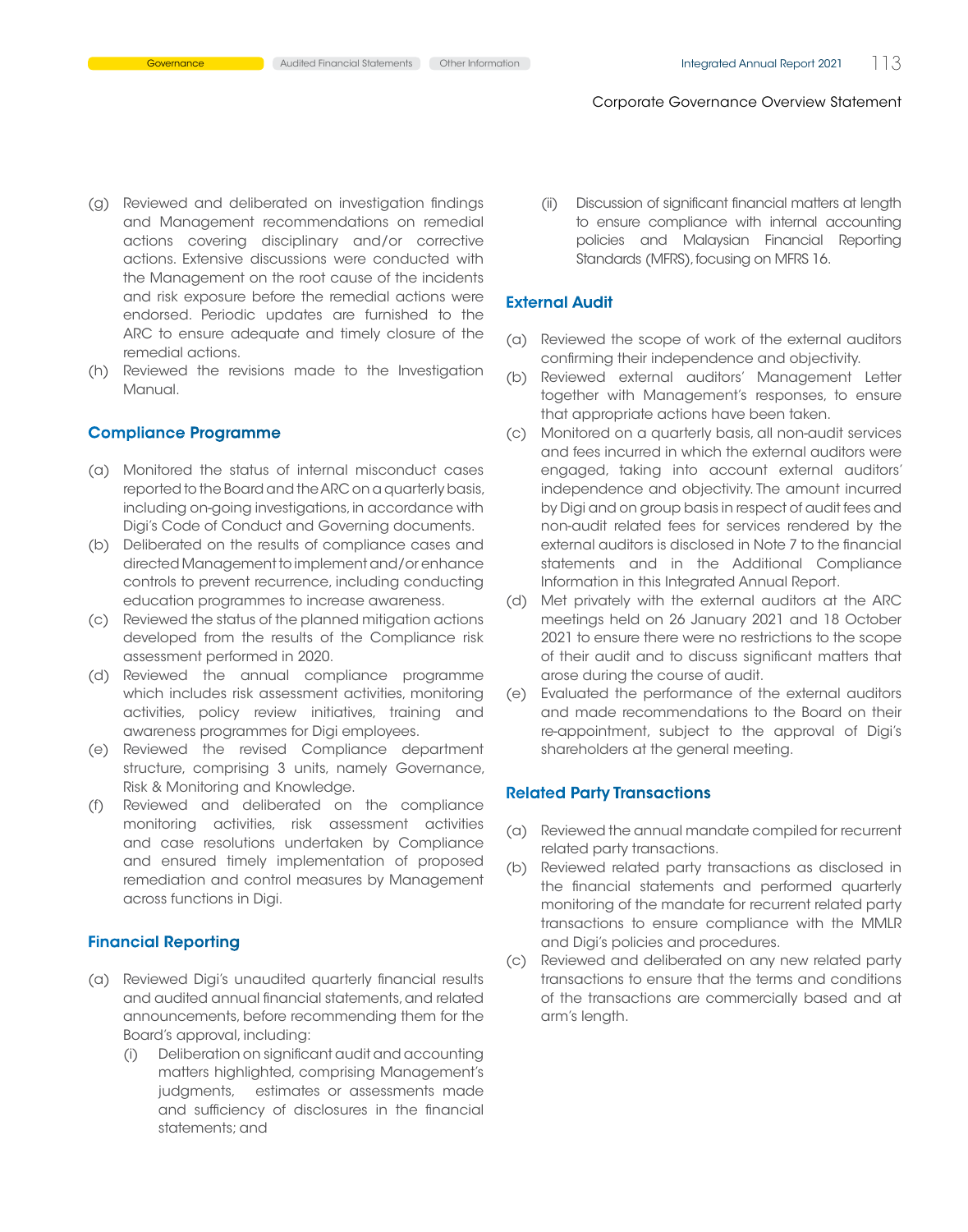# **Other Activities**

- (a) Reviewed and recommended to the Board; the ARC Report, Directors' Responsibility Statement and Statement on Risk Management and Internal Control, for inclusion into the Integrated Annual Report.
- (b) Reviewed and recommended the revised Terms of Reference of ARC for Board's approval.
- (c) Reviewed the proposed dividend payout on a quarterly basis, taking into consideration the cash flow requirements before recommending for the Board's approval.
- (d) Reviewed and made the appropriate recommendations the Board on the proposed merger of Celcom Axiata Berhad and Digi.

# Internal Audit Function

The Internal Audit Department reports functionally to the ARC, to ensure impartiality and independence in executing its role. Its primary responsibility is to provide risk-based and objective assurance, advice and insight to the Board and Management on Digi's internal control, risk management and governance system.

The Internal Audit Department comprising seven (7) members is led by Serena Chin, who has 15 years of audit experience in various industries such as property development, education, capital markets, banking and insurance. She also has eight (8) years of project management experience and spent two (2) years in an operational role within the capital markets regulatory environment. She holds a Bachelor of Business (Accountancy) degree from RMIT University and is a member of the Malaysian Institute of Accountants. To further preserve the independence of the Internal Audit function, the performance of the Head of Internal Audit is appraised by the Chair of the ARC.

The Internal Audit function is guided by the provisions of its Internal Audit Charter, which is reviewed and approved by the ARC annually. The internal audit function's activities conform to the Institute of Internal Auditors International Standards for the Professional Practice of Internal Auditing, set forth by the Institute of Internal Auditors.

The Head of the Internal Audit, reporting directly to the ARC, is responsible for enhancing the quality assurance and improvement programme of the internal audit function. Its effectiveness is monitored through continuous internal and external quality assessments and the results are presented to the ARC. The internal assessment is performed annually while the external assessment by a certified body is conducted once every five (5) years. The last external assessment was conducted in October 2020, and was performed by a qualified, independent assessor.

The Internal Audit Department executed a total of 15 reviews during the year, including advisory services. The reviews covered key risk areas and focused on the efficiency and effectiveness of governance and controls over the following: business division operations, management of network site electricity, dismantled technical inventory management, debt collection agency management, digital partnerships and digital payments, the newly implemented procurement sourcing tool, waivers and adjustment processes, including Pusat Internet Komuniti, i.e. community centres where free internet access is provided in underserved areas. In addition to the reassessment of controls over cyber security policies and procedures, a review was conducted to assess the strength of the SS7 Network Security Governance Policies pertaining to SS7/ Diameter security and monitoring across Digi network as well as the ability to defend against malicious signaling traffic. The Internal Audit Department had also conducted internal investigations into allegations of misconduct and breach of the Code of Conduct by employees.

Internal Audit staff performed an annual declaration on their adherence to the Code of Ethics, and that they are free from any relationships or conflict of interest, which could impair their objectivity and independence. Any nonconformance and/or conflict of interest will be reported to either the Head of Internal Audit or to the Chair of the ARC. The total costs incurred for the Internal Audit Department in respect of the financial year ended 31 December 2021 amounted to RM1.99 million (2020: RM1.50 million).

# Principle C – Integrity in Corporate Reporting and Meaningful Relationship with **STAKEHOLDERS**

# Our Approach

We recognise that stakeholder engagement is an important component of good corporate governance.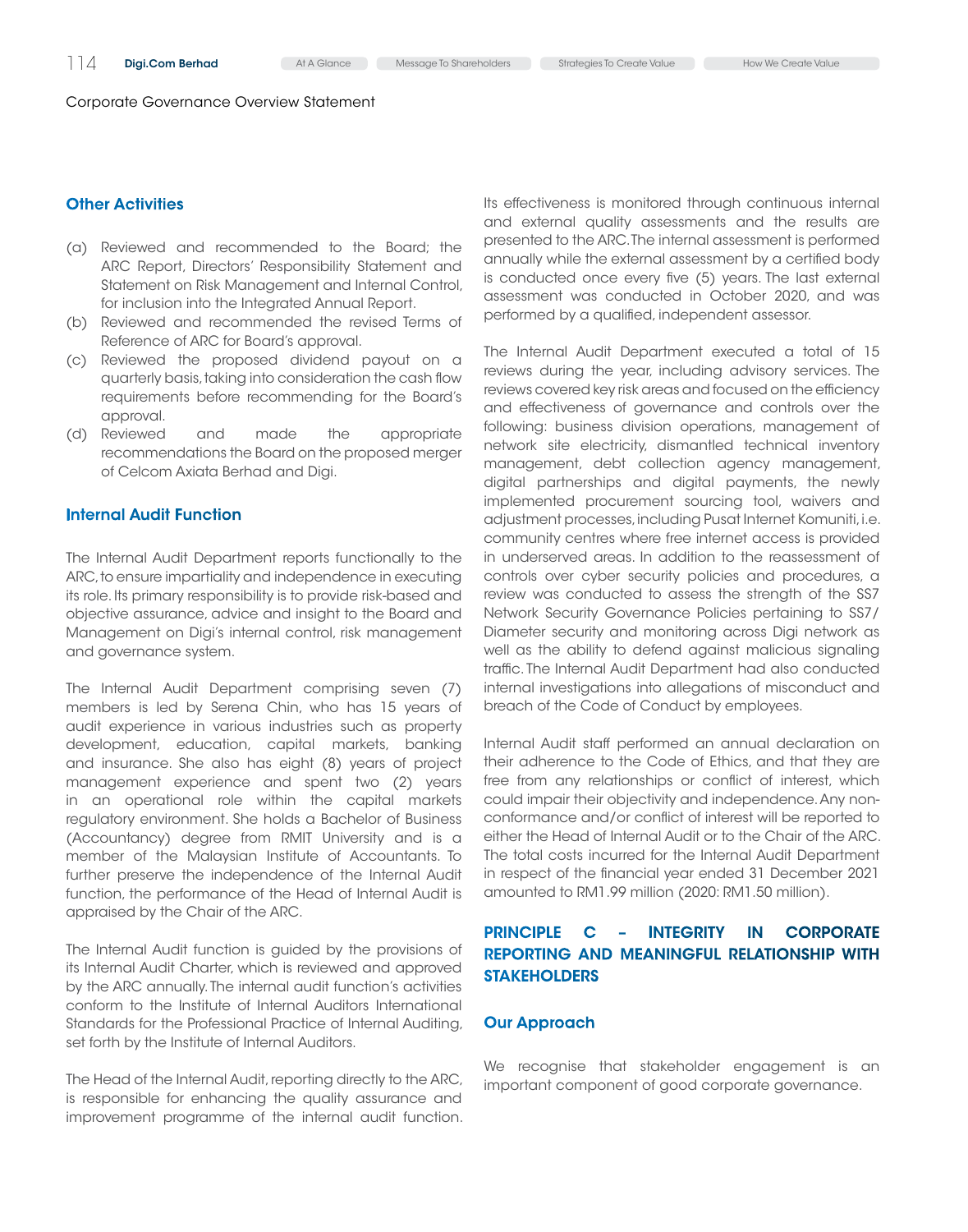Digi places importance in providing the necessary access to all stakeholders to the same information and disclosures as part of our commitment of fulfilling our obligation to provide equal and credible information to all stakeholders. This is also in line with our practice to treat all shareholders equally, without any preferential treatments to institutional investors and other stakeholder groups. Our solid approach in stakeholder engagement is supported by Digi's Financial Disclosure Policy and Corporate Communication Policy which outlined a comprehensive approach to deliver open and clear communication in line with MMLR.

Nevertheless, additional details of Digi's stakeholder communication approaches in line with Practice 12.1 of MCCG can be found in the Key Relationships write-up under Section 3: Strategic Review on pages 30 to 32 of this report.

#### Investor Relations (IR) in Digi

The IR unit, headed by the Head of Investor Relations who reports directly to the CFO, facilitates communication between the Company and the investment community. Adapting to Covid-19 business restrictions and the shift in way of work, the IR unit has effectively embraced digital communication tools to carry out all IR programmes, including digitising investors meetings, management roadshows and all the Company's events since 2020. The unit is highly committed to provide content-rich and credible information in times of uncertainty with open and transparent communications, to keep the community informed remotely. The quick adaptation to digital channels in a new normal has yielded the recognition by Malaysian Investor Relations Association (MIRA) as the Company with Best Innovation and Use of Technology in IR, awarded in December 2021.

In addition, the dedicated Investor Relations section on Digi's corporate website: http://digi.listedcompany.com/ has been enhanced during the year under review with interactive infographics and digital formatting to include mobile-friendly features. As a result of our improved efforts, Digi was awarded with Best Investor Relations Website by MIRA which highlighted our continuous promise to provide comprehensive information enabling the investment community to make informed and strategic decisions, whilst ensuring equal access to valuable information.

Furthermore, we welcome feedback and enquiries from our stakeholders and the public on our reporting as part of our improvement journey to deliver high quality corporate

reports. Our IR team is available at all times and can be contacted via electronic mail at invesrel@digi.com.my or via the enquiry form as obtained on our IR websites.

#### Conduct of General Meetings

The AGMs serve as the principal avenue for shareholders to engage the Board and Management Team in a constructive two-way dialogue. Shareholders are encouraged to actively participate during the AGMs by raising questions and providing feedbacks to the Board and Management Team.

In view of the COVID-19 pandemic situation and as per the Guidance Note and Frequently Asked Questions on the Conduct of General Meetings for Listed Issuers issued by the Securities Commission Malaysia, Digi had successfully convened its 24th AGM as a fully virtual meeting conducted via live streaming. All members participated the AGM online and voted electronically using the Remote Participation and Electronic Voting (RPEV) facilities. Meanwhile, shareholders and proxies of Digi were also able to submit their questions electronically via the virtual event platform before and during the AGM. The success of our virtual AGM was measured in a survey sent to all members post-event which highlighted our effectiveness to provide a solid virtual communication between Shareholders and the Company.

For the upcoming 25<sup>th</sup> AGM which is scheduled to be held on 13 May 2022, the notice of the AGM has been made available to shareholders for not less than twenty-eight (28) days prior to the meeting in order to accord shareholders with sufficient time to review the Company's financial and operational performance as well as the resolutions that are to be tabled during the 25<sup>th</sup> AGM.

The extended notice period is also intended to enable shareholders to make the necessary arrangements to attend the 25<sup>th</sup> AGM. Digi will continue to leverage on digital and video conferencing tools to conduct the upcoming 25<sup>th</sup> AGM virtually, with advanced features to allow participants to access Questions and Answers (Q&A) tabs. These technologies are backed with high cybersecurity features and will be critical to facilitate voting in absentia and remote shareholders' participation. Lastly, the AGM minutes and summary of Q&A dialogues will be published on our corporate websites for public viewing following the conclusion of the 25<sup>th</sup> AGM.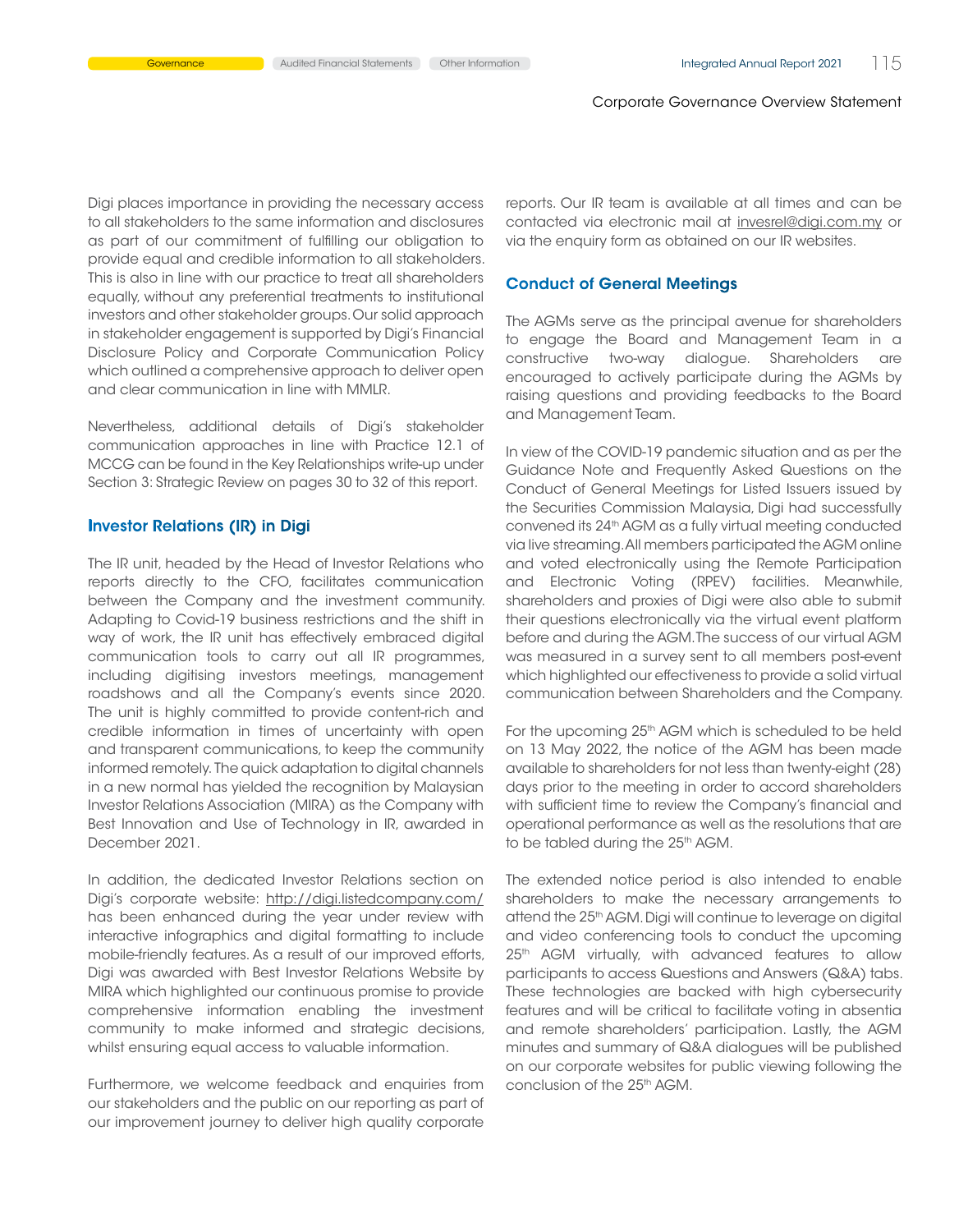# 2021 Investor Calendar

Throughout the year, the team successfully organised six (6) Company events, five (5) non-deal roadshows (NDR), thirteen (13) ESG events, over forty (40) Investor meetings, seven (7) Conferences and others. The summary of the investor engagements was further illustrated below, while the full IR calendar can be found via [https://digi.listedcompany.com/financial\\_calendar.html.](https://digi.listedcompany.com/financial_calendar.html)



# • Increased focus for ESG thematic events and dialogues to communicate Digi's overall ESG strategy and performances, alongside discussion on potential exposures to ESG related

• Organised in-house management roadshows instead of engaging brokers as a proactive approach to garner wider mix of audiences to address information demand across

• Increased thematic engagements to focus on technology and emerging business trends particularly on 5G and National Digitalisation Plan to articulate the company's value creation strategies

• Adopted content-driven strategy to enhance investor presentations with sufficient contextual information to complement with the quarterly financial disclosures

# Summary of Investor Discussion

The Head of Investor Relations plays a more central role to close information gaps and inform the market on broader material issues affecting the business's results and prospects. Pertinent matters such as strategic developments, financial results and material ESG issues were often raised and discussed throughout the year, as summarised below:

| <b>Key topics raised</b>                                              | <b>Our responses</b>                                                                                                                                                                                                                                                                                                       |
|-----------------------------------------------------------------------|----------------------------------------------------------------------------------------------------------------------------------------------------------------------------------------------------------------------------------------------------------------------------------------------------------------------------|
| Company's efforts to drive<br>operational recovery in a<br>new normal | • All Digi Stores and retail frontliners are 100% fully vaccinated against Covid-19 virus<br>· Strict safety measures in place to provide a safe environment for customers and<br>employees to engage<br>· Enhanced all digital and self-serve channels to drive digital self-serve channels and<br>broaden customer reach |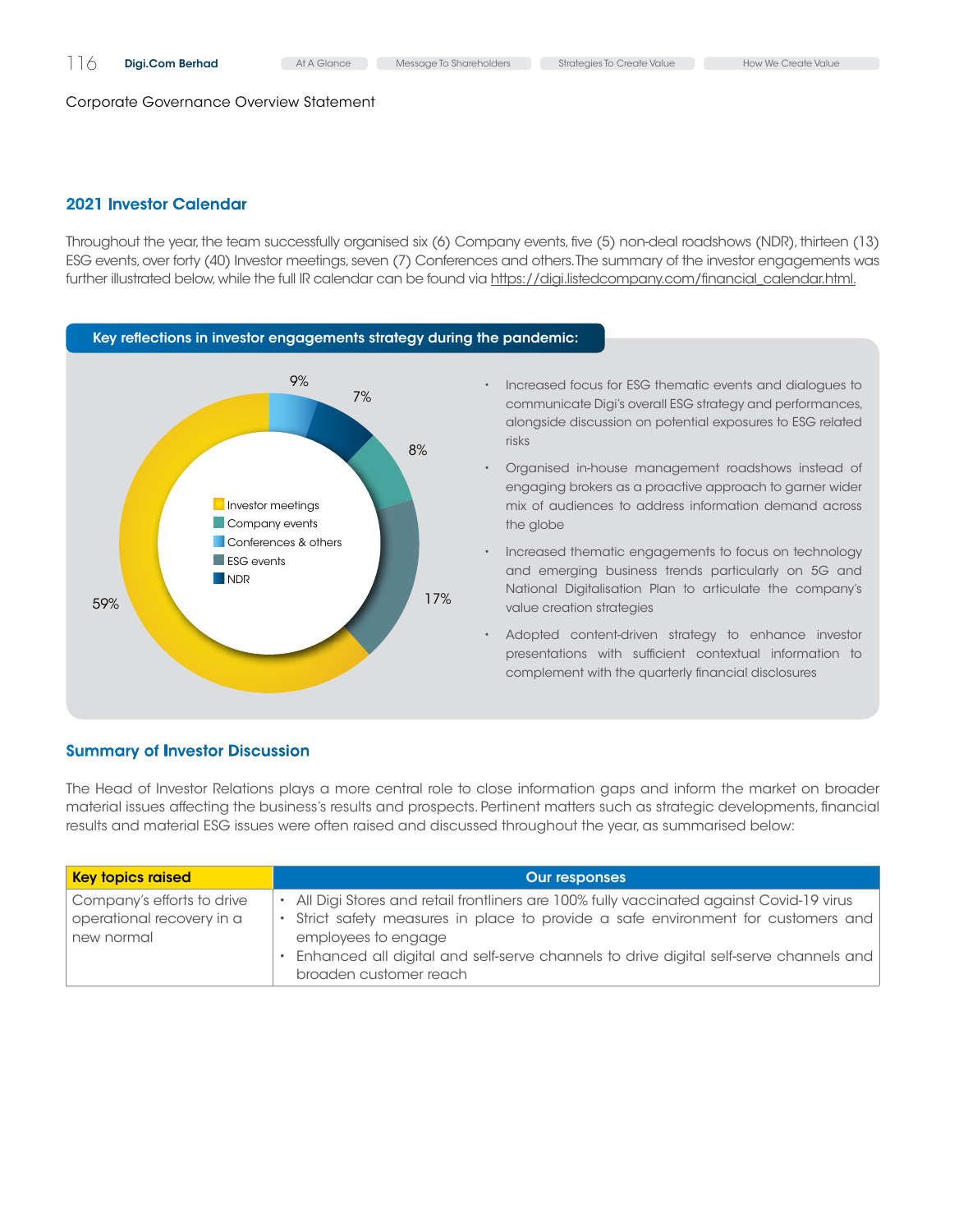| <b>Key topics raised</b>                                                                                 | <b>Our responses</b>                                                                                                                                                                                                                                                                                                                                                                                                                                                                                                                                                                                                                                           |
|----------------------------------------------------------------------------------------------------------|----------------------------------------------------------------------------------------------------------------------------------------------------------------------------------------------------------------------------------------------------------------------------------------------------------------------------------------------------------------------------------------------------------------------------------------------------------------------------------------------------------------------------------------------------------------------------------------------------------------------------------------------------------------|
| Prioritisation on network<br>investment                                                                  | • Rated as the fastest and most consistent network nationwide by Ookla as a testament<br>of Digi's commitment to maximise best internet experience<br>• Maintained competitive network through consistent network and infrastructure spend<br>by focusing at critical and key growth locations<br>Increased nationwide 4G and 4G LTE network coverage and improved in-door<br>coverage for urban and suburban areas in line with the targets set by Jalinan Digital<br>Negara (JENDELA) initiative<br>• Completed nationwide 3G shutdown as part of the JENDELA initiative to enable 3G<br>spectrum to be repurposed to enhance the 4G LTE network performance |
| Industry development and<br>market competition                                                           | • Joint industry effort to provide free data daily for productivity and education sites<br>alongside zero-rated access to websites providing essential information<br>• Continued focus to provide customers with compelling product propositions and<br>differentiated customer experiences<br>Rewarded and incentivised customers with data bonuses and freebies<br>• Re-designed affordable bundle deals and segmented products to serve broader<br>Malaysians, particularly youth and B40 groups to provide easy access to internet and<br>connectivity                                                                                                    |
| <b>Ensured sustained financial</b><br>growth and shareholder<br>returns                                  | • Resilient performance on good underlying performances despite Covid-19 effects on<br>roaming and migrant revenue reductions<br>Delivered cost savings led by cost optimisation efforts and efficient bad debt risk<br>$\bullet$<br>management<br>Recorded the highest return on equity over three years for Big Cap companies (RM10-<br>40 billion market capitalisation) in Telecommunications and Media by The Edge Billion<br>Ringgit Club 2021                                                                                                                                                                                                           |
| <b>ESG</b> performances<br>particularly on<br>environmental<br>management and supply<br>chain management | • Completed Climate Data Integrity exercise guided by an independent advisor to<br>continuously improve climate data collection methodology and management<br>approach<br>• Commendable ESG scores as rated by index providers<br>· Tightened internal controls and monitoring mechanisms to manage environmental<br>impacts<br>Strengthened ESG considerations across supply chain management and processes<br>whilst fully digitalising the entire processes amid Covid-19 disruptions                                                                                                                                                                       |

# Integrity in Corporate Reporting

In Digi, we have established formal and rigorous processes and strives to present shareholders with a balanced and comprehensive assessment of the Company's financial performance, challenges and outlook. This includes the annual Directors' Report and other reports in the Company's corporate reports portfolio released to the public.